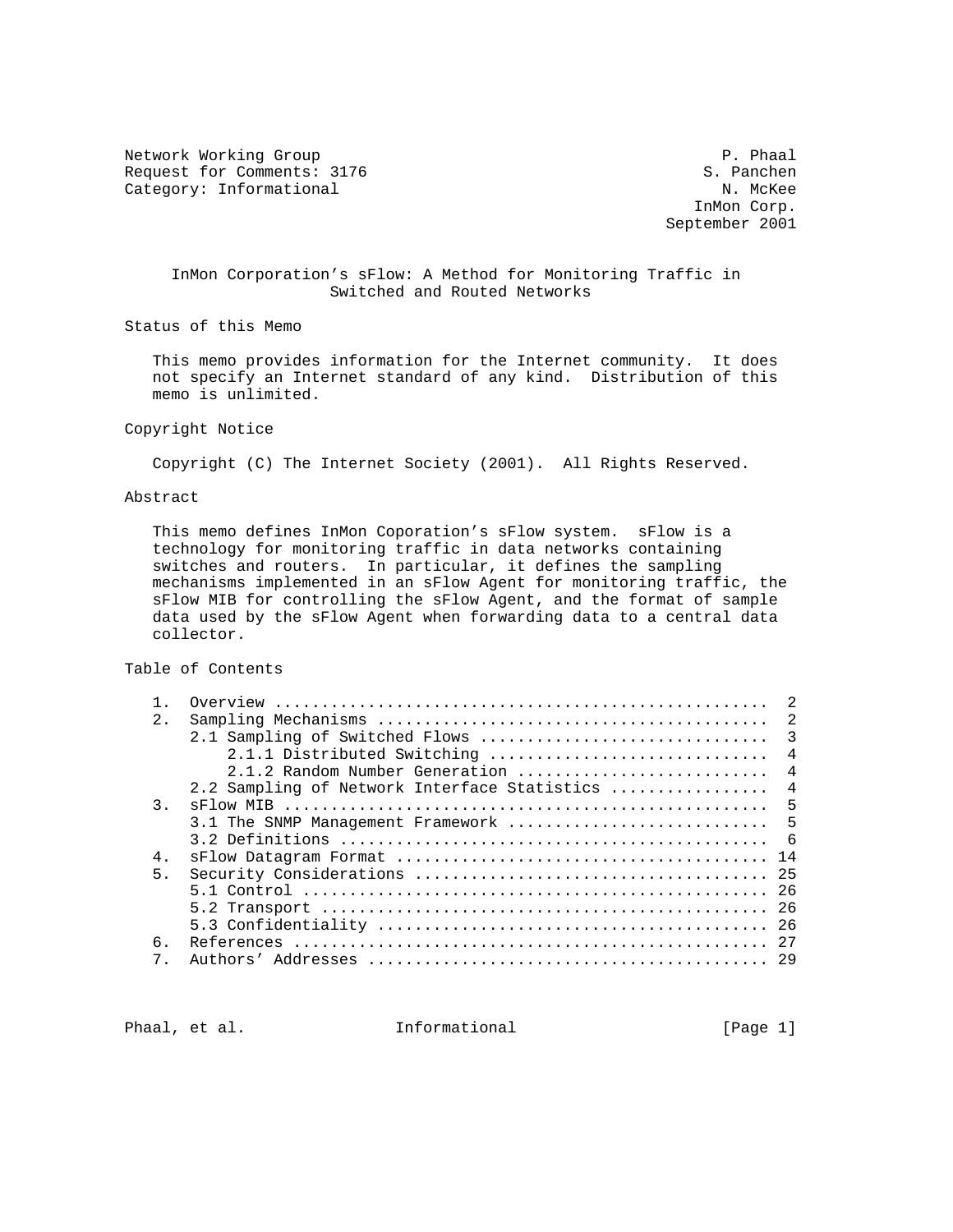#### 1. Overview

 sFlow is a technology for monitoring traffic in data networks containing switches and routers. In particular, it defines the sampling mechanisms implemented in an sFlow Agent for monitoring traffic, the sFlow MIB for controlling the sFlow Agent, and the format of sample data used by the sFlow Agent when forwarding data to a central data collector.

 The architecture and sampling techniques used in the sFlow monitoring system are designed to provide continuous site-wide (and network wide) traffic monitoring for high speed switched and routed networks.

The design specifically addresses issues associated with:

o Accurately monitoring network traffic at Gigabit speeds and higher.

o Scaling to manage tens of thousands of agents from a single point.

o Extremely low cost agent implementation.

 The sFlow monitoring system consists of an sFlow Agent (embedded in a switch or router or in a stand alone probe) and a central data collector, or sFlow Analyzer.

 The sFlow Agent uses sampling technology to capture traffic statistics from the device it is monitoring. sFlow Datagrams are used to immediately forward the sampled traffic statistics to an sFlow Analyzer for analysis.

 This document describes the sampling mechanisms used by the sFlow Agent, the SFLOW MIB used by the sFlow Analyzer to control the sFlow Agent, and the sFlow Datagram Format used by the sFlow Agent to send traffic data to the sFlow Analyzer.

2. Sampling Mechanisms

 The sFlow Agent uses two forms of sampling: statistical packet-based sampling of switched flows, and time-based sampling of network interface statistics.

Phaal, et al. 100 mm informational 100 mm informational [Page 2]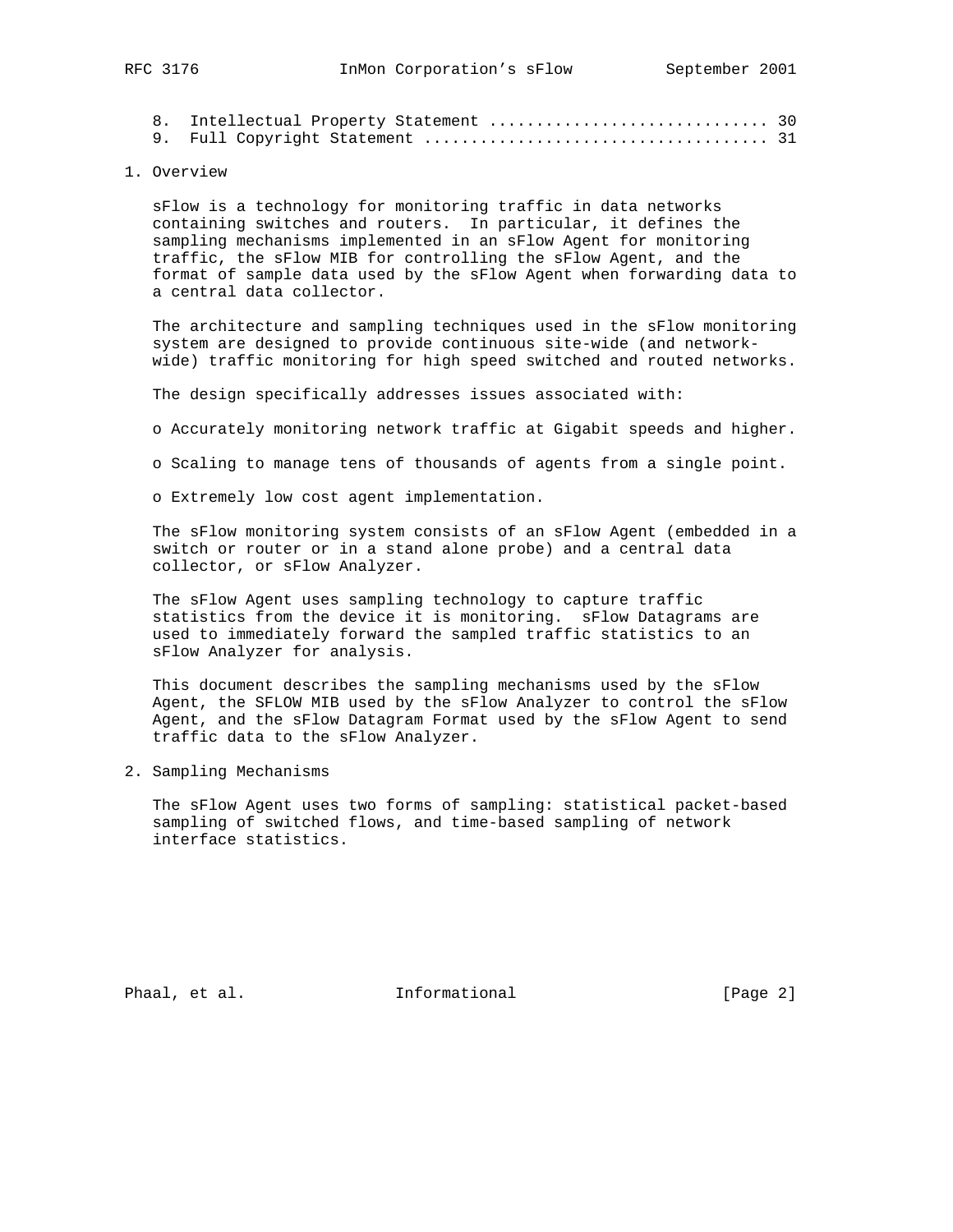# 2.1 Sampling of Switched Flows

 A flow is defined as all the packets that are received on one interface, enter the Switching/Routing Module and are sent to another interface. In the case of a one-armed router, the source and destination interface could be the same. In the case of a broadcast or multicast packet there may be multiple destination interfaces. The sampling mechanism must ensure that any packet involved in a flow has an equal chance of being sampled, irrespective of the flow to which it belongs.

 Sampling flows is accomplished as follows: When a packet arrives on an interface, a filtering decision is made that determines whether the packet should be dropped. If the packet is not filtered a destination interface is assigned by the switching/routing function. At this point a decision is made on whether or not to sample the packet. The mechanism involves a counter that is decremented with each packet. When the counter reaches zero a sample is taken. Whether or not a sample is taken, the counter Total\_Packets is incremented. Total\_Packets is a count of all the packets that could have been sampled.

 Taking a sample involves either copying the packet's header, or extracting features from the packet (see sFlow Datagram Format for a description of the different forms of sample). Every time a sample is taken, the counter Total\_Samples, is incremented. Total\_Samples is a count of the number of samples generated. Samples are sent by the sampling entity to the sFlow Agent for processing. The sample includes the packet information, and the values of the Total\_Packets and Total\_Samples counters.

 When a sample is taken, the counter indicating how many packets to skip before taking the next sample should be reset. The value of the counter should be set to a random integer where the sequence of random integers used over time should be such that

(1) Total\_Packets/Total\_Samples = Rate

 An alternative strategy for packet sampling is to generate a random number for each packet, compare the random number to a preset threshold and take a sample whenever the random number is smaller than the threshold value. Calculation of an appropriate threshold value depends on the characteristics of the random number generator, however, the resulting sample stream must still satisfy (1).

Phaal, et al. 1nformational 1999 [Page 3]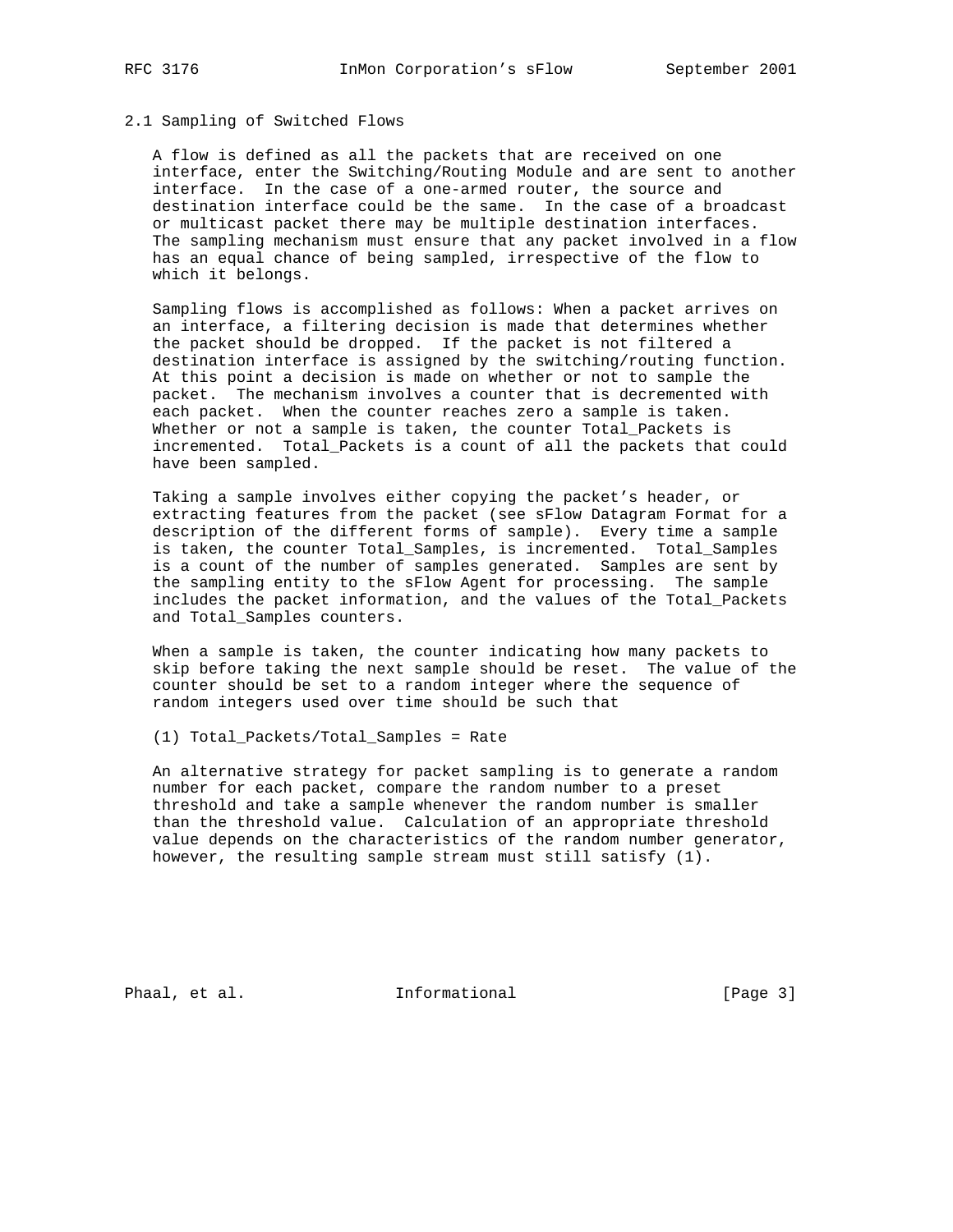#### 2.1.1 Distributed Switching

 The SFLOW MIB permits separate sampling entities to be associated with different physical or logical elements of the switch (such as interfaces, backplanes or VLANs). Each sampling engine has its own independent state (i.e., Total\_Packets, Total\_Samples, Skip and Rate), and forwards its own sample messages to the sFlow Agent. The sFlow Agent is responsible for packaging the samples into datagrams for transmission to an sFlow Analyzer.

### 2.1.2 Random Number Generation

 The essential property of the random number generator is that the mean value of the numbers it generates converges to the required sampling rate.

 A uniform distribution random number generator is very effective. The range of skip counts (the variance) does not significantly affect results; variation of +-10% of the mean value is sufficient.

 The random number generator must ensure that all numbers in the range between its maximum and minimum values of the distribution are possible; a random number generator only capable of generating even numbers, or numbers with any common divisor is unsuitable.

A new skip value is only required every time a sample is taken.

2.2 Sampling of Network Interface Statistics

 The objective of the counter sampling is to efficiently, periodically poll each data source on the device and extract key statistics.

 For efficiency and scalability reasons, the sFlow System implements counter polling in the sFlow Agent. A maximum polling interval is assigned to the agent, but the agent is free to schedule polling in order maximize internal efficiency.

 Flow sampling and counter sampling are designed as part of an integrated system. Both types of samples are combined in sFlow Datagrams. Since flow sampling will cause a steady, but random, stream of datagrams to be sent to the sFlow Analyzer, counter samples may be taken opportunistically in order to fill these datagrams.

 One strategy for counter sampling has the sFlow Agent keep a list of counter sources being sampled. When a flow sample is generated the sFlow Agent examines the list and adds counters to the sample datagram, least recently sampled first. Counters are only added to the datagram if the sources are within a short period, 5 seconds say,

Phaal, et al. 10. Informational 1. [Page 4]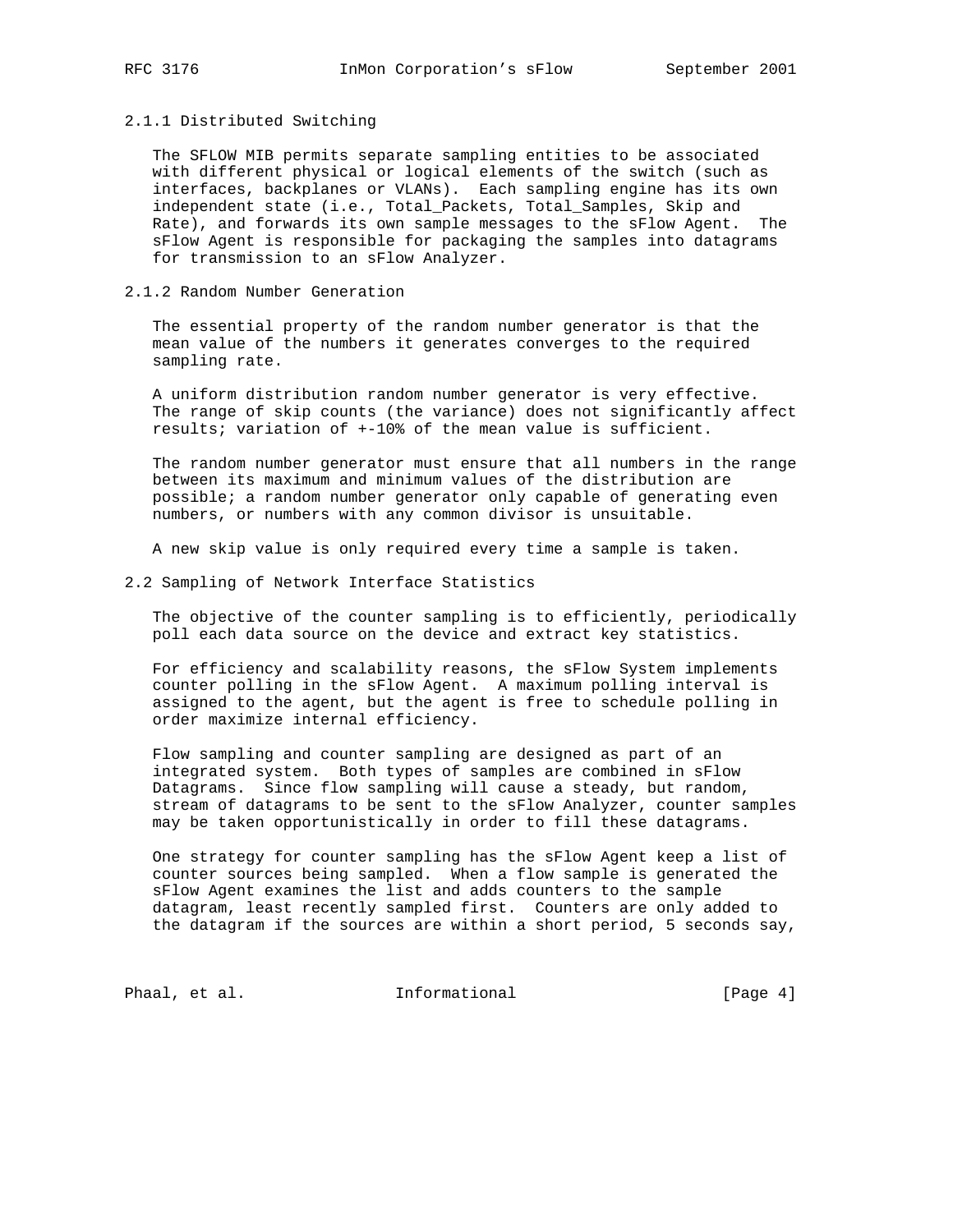of failing to meet the required sampling interval (see sFlowCounterSamplingInterval in SFLOW MIB). Whenever a counter source's statistics are added to a sample datagram, the time the counter source was last sampled is updated and the counter source is placed at the end of the list. Periodically, say every second, the sFlow Agent examines the list of counter sources and sends any counters that need to be sent to meet the sampling interval requirement.

 Alternatively, if the agent regularly schedules counter sampling, then it should schedule each counter source at a different start time (preferably randomly) so that counter sampling is not synchronized within an agent or between agents.

3. sFlow MIB

 The sFlow MIB defines a control interface for an sFlow Agent. This interface provides a standard mechanism for remotely controlling and configuring an sFlow Agent.

3.1 The SNMP Management Framework

 The SNMP Management Framework presently consists of five major components:

- o An overall architecture, described in RFC 2571 [2].
- o Mechanisms for describing and naming objects and events for the purpose of management. The first version of this Structure of Management Information (SMI) is called SMIv1 and described in STD 16,

 RFC 1155 [3], STD 16, RFC 1212 [4] and RFC 1215 [5]. The second version, called SMIv2, is described in STD 58, RFC 2578 [6], STD 58, RFC 2579 [7] and STD 58, RFC 2580 [8].

 o Message protocols for transferring management information. The first version of the SNMP message protocol is called SNMPv1 and described in STD 15, RFC 1157 [9]. A second version of the SNMP message protocol, which is not an Internet standards track protocol, is called SNMPv2c and described in RFC 1901 [10] and RFC 1906 [11]. The third version of the message protocol is called SNMPv3 and described in RFC 1906 [11], RFC 2572 [12] and RFC 2574 [13].

Phaal, et al. 10 Informational 1999 [Page 5]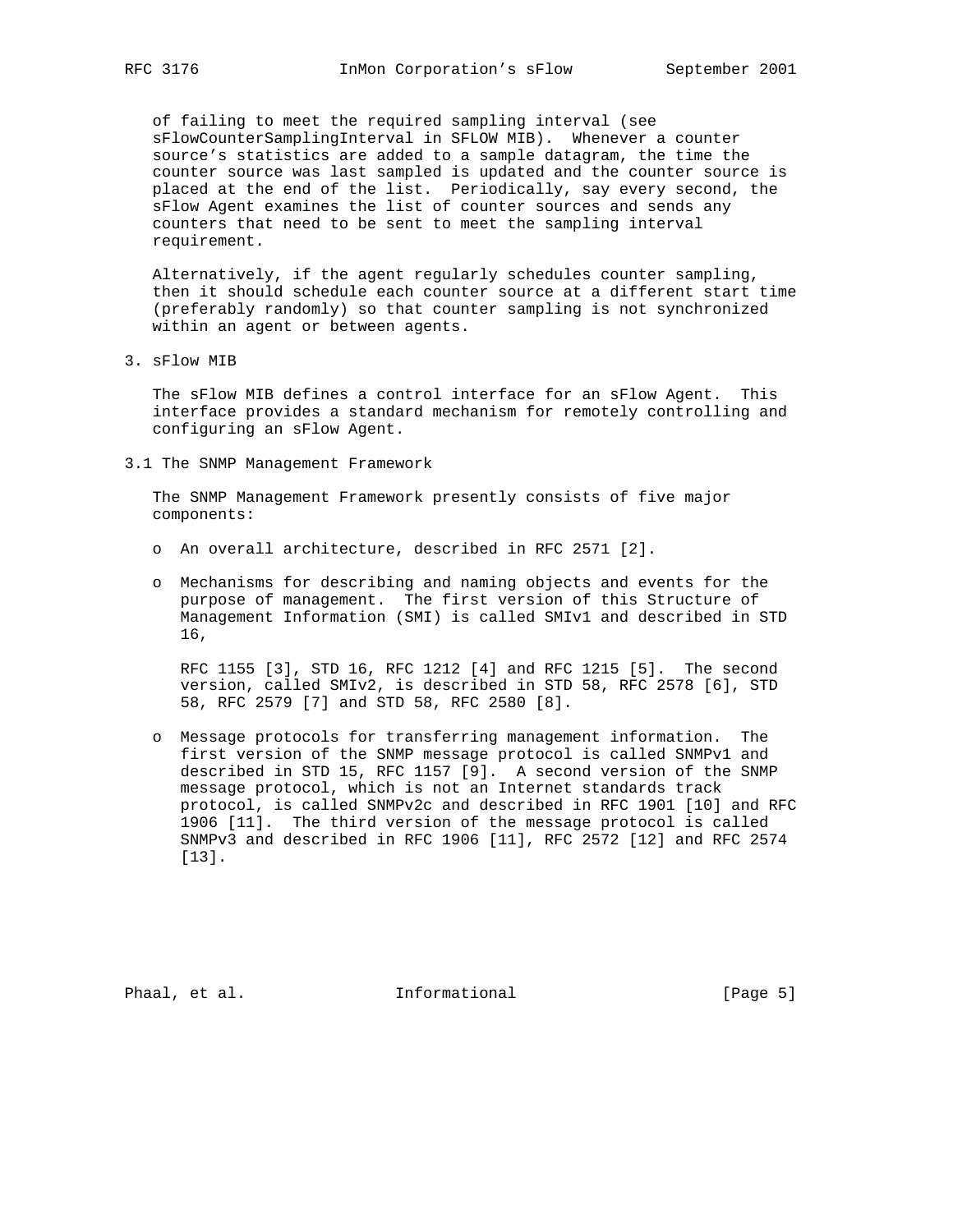- o Protocol operations for accessing management information. The first set of protocol operations and associated PDU formats is described in STD 15, RFC 1157 [9]. A second set of protocol operations and associated PDU formats is described in RFC 1905 [14].
- o A set of fundamental applications described in RFC 2573 [15] and the view-based access control mechanism described in RFC 2575 [16].

 A more detailed introduction to the current SNMP Management Framework can be found in RFC 2570 [17].

 Managed objects are accessed via a virtual information store, termed the Management Information Base or MIB. Objects in the MIB are defined using the mechanisms defined in the SMI.

 This memo specifies a MIB module that is compliant to the SMIv2. A MIB conforming to the SMIv1 can be produced through the appropriate translations. The resulting translated MIB must be semantically equivalent, except where objects or events are omitted because no translation is possible (use of Counter64). Some machine readable information in SMIv2 will be converted into textual descriptions in SMIv1 during the translation process. However, this loss of machine readable information is not considered to change the semantics of the MIB.

3.2 Definitions

SFLOW-MIB DEFINITIONS ::= BEGIN

IMPORTS

MODULE-IDENTITY, OBJECT-TYPE, Integer32, enterprises FROM SNMPv2-SMI SnmpAdminString FROM SNMP-FRAMEWORK-MIB OwnerString FROM RMON-MIB InetAddressType, InetAddress FROM INET-ADDRESS-MIB MODULE-COMPLIANCE, OBJECT-GROUP FROM SNMPv2-CONF; sFlowMIB MODULE-IDENTITY LAST-UPDATED "200105150000Z" -- May 15, 2001 ORGANIZATION "InMon Corp."

CONTACT-INFO

Phaal, et al. 10 Informational 100 minutional [Page 6]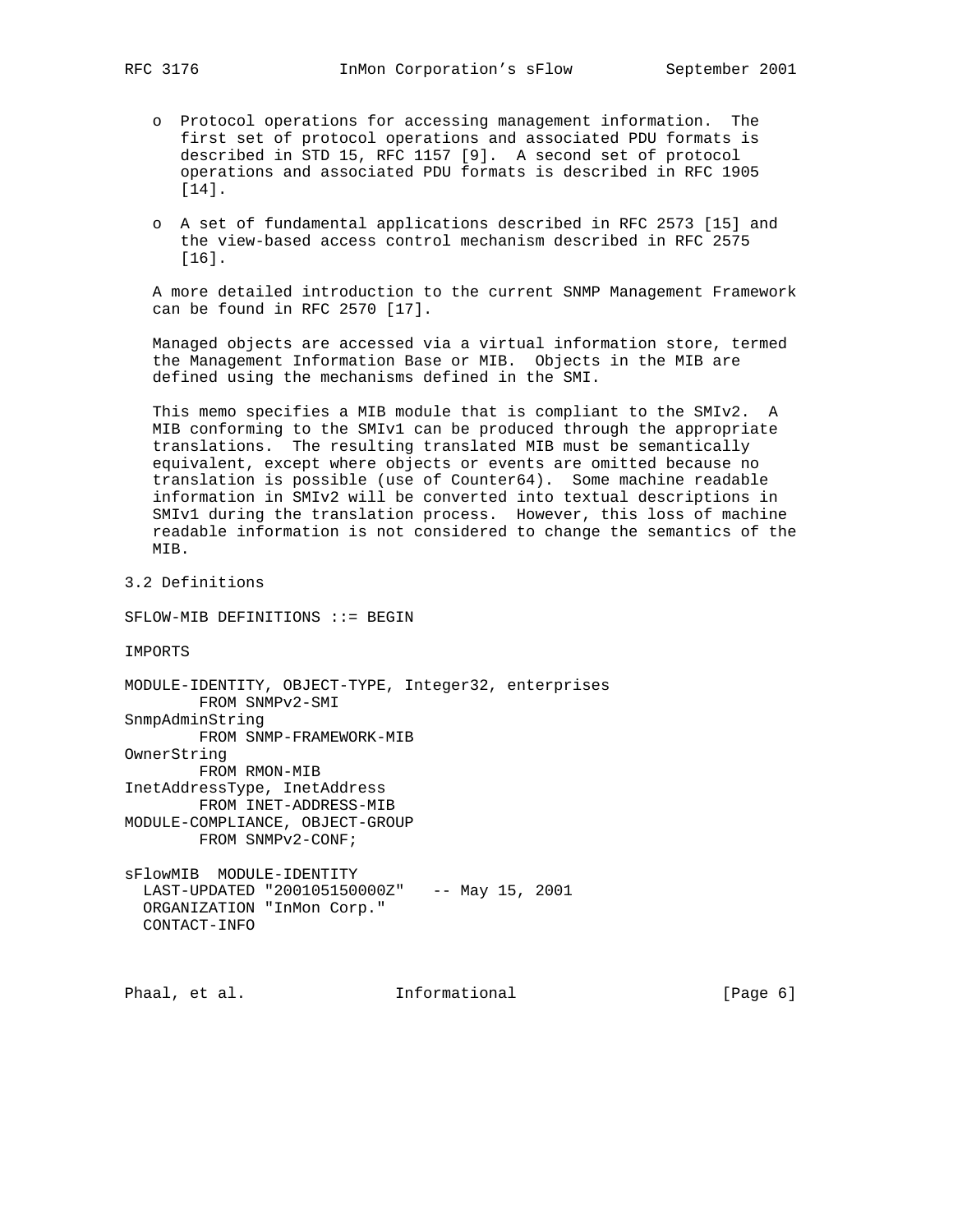"Peter Phaal InMon Corp. http://www.inmon.com/ Tel: +1-415-661-6343 Email: peter\_phaal@inmon.com" DESCRIPTION "The MIB module for managing the generation and transportation of sFlow data records."  $-$  -- Revision History  $-$  REVISION "200105150000Z" -- May 15, 2001 DESCRIPTION "Version 1.2 Brings MIB into SMI v2 compliance." REVISION "200105010000Z" -- May 1, 2001 DESCRIPTION "Version 1.1 Adds sFlowDatagramVersion."  $::=$  { enterprises 4300 1 } sFlowAgent OBJECT IDENTIFIER ::= { sFlowMIB 1 } sFlowVersion OBJECT-TYPE SYNTAX SnmpAdminString MAX-ACCESS read-only STATUS current DESCRIPTION "Uniquely identifies the version and implementation of this MIB. The version string must have the following structure: <MIB Version>;<Organization>;<Software Revision> where: <MIB Version> must be '1.2', the version of this MIB. <Organization> the name of the organization responsible for the agent implementation. <Revision> the specific software build of this agent. As an example, the string '1.2;InMon Corp.;2.1.1' indicates that this agent implements version '1.2' of the SFLOW MIB, that it was developed by 'InMon Corp.' and that the software build is '2.1.1'. The MIB Version will change with each revision of the SFLOW Phaal, et al. **Informational** [Page 7]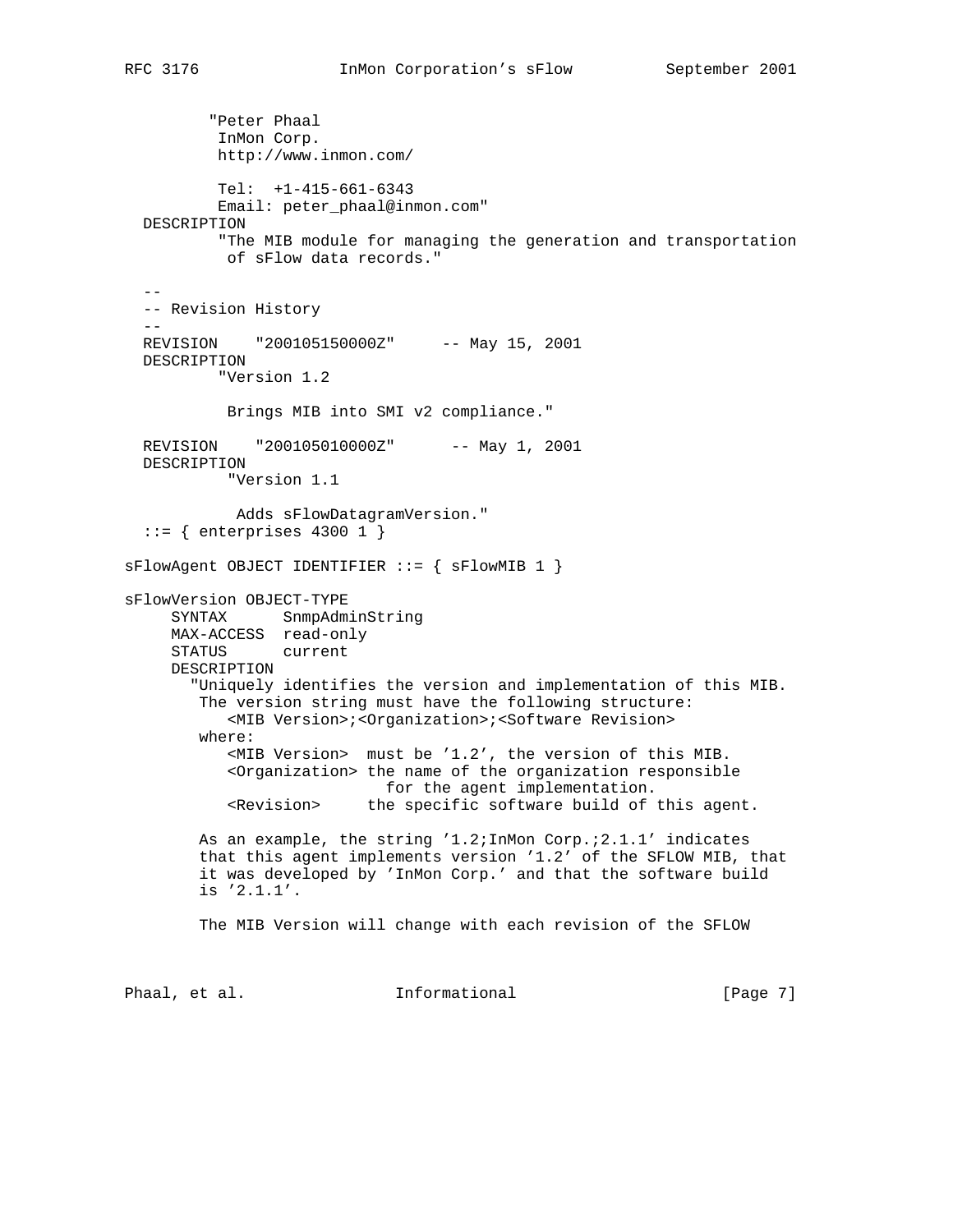```
 MIB.
```
 Management entities must check the MIB Version and not attempt to manage agents with MIB Versions greater than that for which they were designed. Note: The sFlow Datagram Format has an independent version number which may change independently from <MIB Version>. <MIB Version> applies to the structure and semantics of the SFLOW MIB only." DEFVAL { "1.2;;" }  $::=$  {  $sFlowAgent 1$  } sFlowAgentAddressType OBJECT-TYPE SYNTAX InetAddressType MAX-ACCESS read-only STATUS current DESCRIPTION "The address type of the address associated with this agent. Only ipv4 and ipv6 types are supported."  $::=$  { sFlowAgent 2 } sFlowAgentAddress OBJECT-TYPE SYNTAX InetAddress MAX-ACCESS read-only STATUS current DESCRIPTION "The IP address associated with this agent. In the case of a multi-homed agent, this should be the loopback address of the agent. The sFlowAgent address must provide SNMP connectivity to the agent. The address should be an invariant that does not change as interfaces are reconfigured, enabled, disabled, added or removed. A manager should be able to use the sFlowAgentAddress as a unique key that will identify this agent over extended periods of time so that a history can be maintained."  $::=$  { sFlowAgent 3 } sFlowTable OBJECT-TYPE SYNTAX SEQUENCE OF SFlowEntry MAX-ACCESS not-accessible STATUS current DESCRIPTION "A table of the sFlow samplers within a device."  $::=$  { sFlowAgent 4 } sFlowEntry OBJECT-TYPE SYNTAX SFlowEntry

Phaal, et al. **Informational** [Page 8]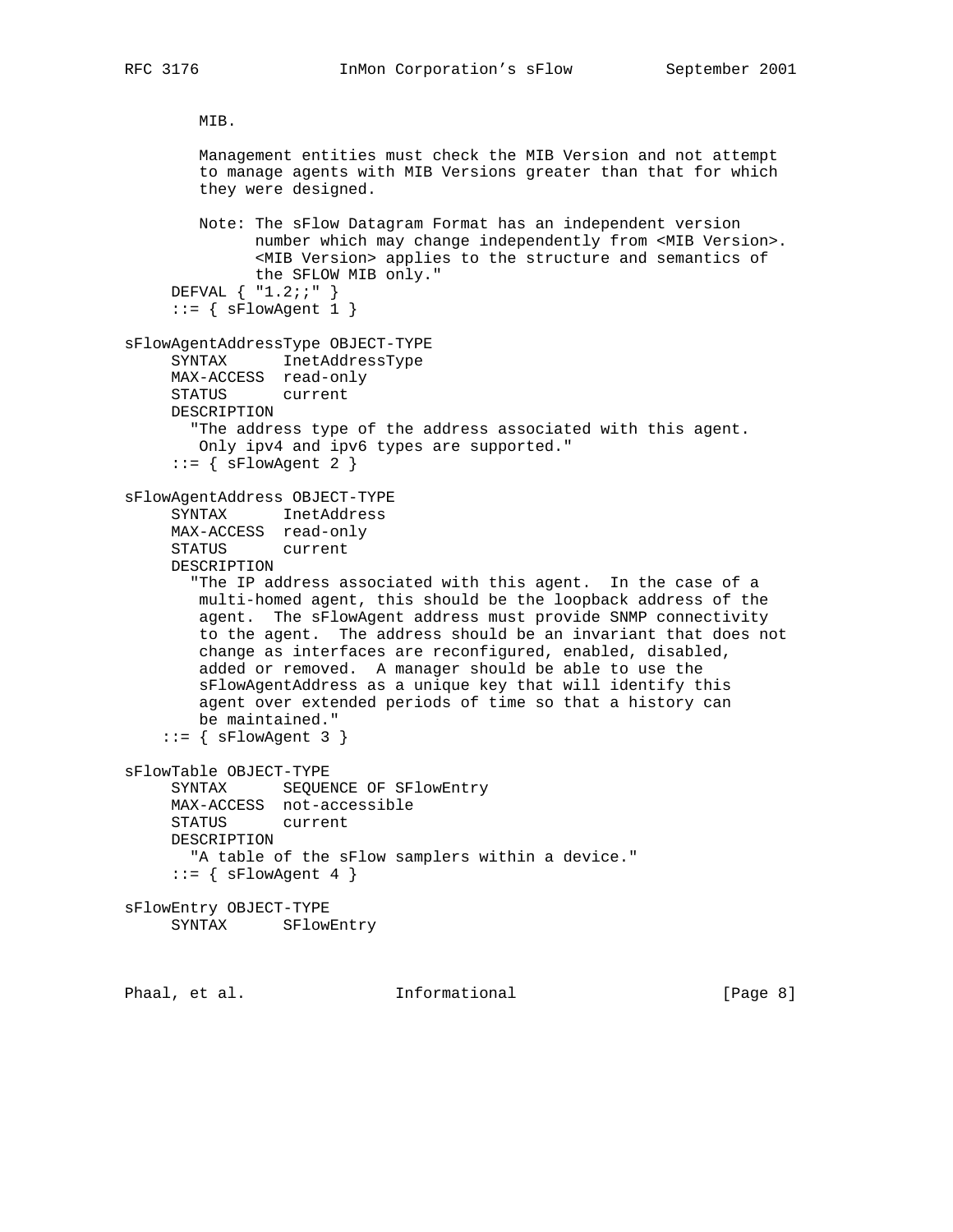```
 MAX-ACCESS not-accessible
     STATUS current
     DESCRIPTION
       "Attributes of an sFlow sampler."
     INDEX { sFlowDataSource }
    ::= { sFlowTable 1 }
SFlowEntry ::= SEQUENCE {
    sFlowDataSource OBJECT IDENTIFIER,
    sFlowOwner CwnerString,
sFlowTimeout 1nteger32,
 sFlowPacketSamplingRate Integer32,
     sFlowCounterSamplingInterval Integer32,
 sFlowMaximumHeaderSize Integer32,
 sFlowMaximumDatagramSize Integer32,
 sFlowCollectorAddressType InetAddressType,
sFlowCollectorAddress InetAddress,
sFlowCollectorPort 1nteger32,
 sFlowDatagramVersion Integer32
}
sFlowDataSource OBJECT-TYPE
     SYNTAX OBJECT IDENTIFIER
     MAX-ACCESS read-only
     STATUS current
     DESCRIPTION
       "Identifies the source of the data for the sFlow sampler.
       The following data source types are currently defined:
       - ifIndex.<I>
       DataSources of this traditional form are called 'port-based'.
       Ideally the sampling entity will perform sampling on all flows
       originating from or destined to the specified interface.
       However, if the switch architecture only permits input or
       output sampling then the sampling agent is permitted to only
       sample input flows input or output flows. Each packet must
       only be considered once for sampling, irrespective of the
       number of ports it will be forwarded to.
       Note: Port 0 is used to indicate that all ports on the device
            are represented by a single data source.
            - sFlowPacketSamplingRate applies to all ports on the
              device capable of packet sampling.
             - sFlowCounterSamplingInterval applies to all ports.
       - smonVlanDataSource.<V>
       A dataSource of this form refers to a 'Packet-based VLAN'
       and is called a 'VLAN-based' dataSource. <V> is the VLAN
Phaal, et al. I_n Informational [Page 9]
```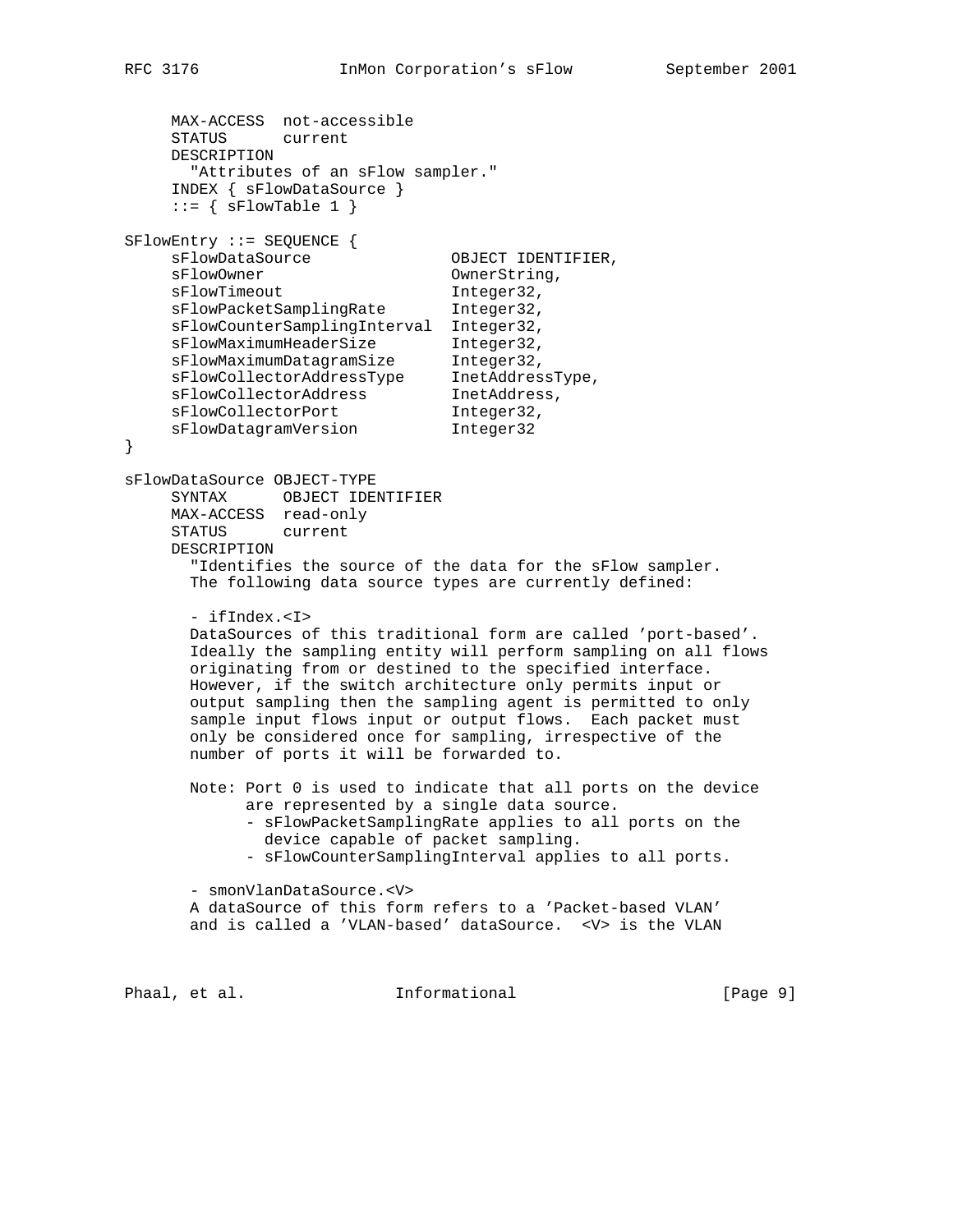ID as defined by the IEEE 802.1Q standard. The value is between 1 and 4094 inclusive, and it represents an 802.1Q VLAN-ID with global scope within a given bridged domain. Sampling is performed on all packets received that are part of the specified VLAN (no matter which port they arrived on). Each packet will only be considered once for sampling, irrespective of the number of ports it will be forwarded to. - entPhysicalEntry.<N> A dataSource of this form refers to a physical entity within the agent  $(e.g., entPhysicalClass = backplane(4))$  and is called an 'entity-based' dataSource. Sampling is performed on all packets entering the resource (e.g. If the backplane is being sampled, all packets transmitted onto the backplane will be considered as single candidates for sampling irrespective of the number of ports they ultimately reach). Note: Since each DataSource operates independently, a packet that crosses multiple DataSources may generate multiple flow records."  $::=$  {  $sFlowEntry 1$  } sFlowOwner OBJECT-TYPE SYNTAX OwnerString MAX-ACCESS read-write STATUS current DESCRIPTION "The entity making use of this sFlow sampler. The empty string indicates that the sFlow sampler is currently unclaimed. An entity wishing to claim an sFlow sampler must make sure that the sampler is unclaimed before trying to claim it. The sampler is claimed by setting the owner string to identify the entity claiming the sampler. The sampler must be claimed before any changes can be made to other sampler objects. In order to avoid a race condition, the entity taking control of the sampler must set both the owner and a value for sFlowTimeout in the same SNMP set request. When a management entity is finished using the sampler, it should set its value back to unclaimed. The agent must restore all other entities this row to their default values when the owner is set to unclaimed. This mechanism provides no enforcement and relies on the cooperation of management entities in order to ensure that

Phaal, et al. 10 Informational 10 [Page 10]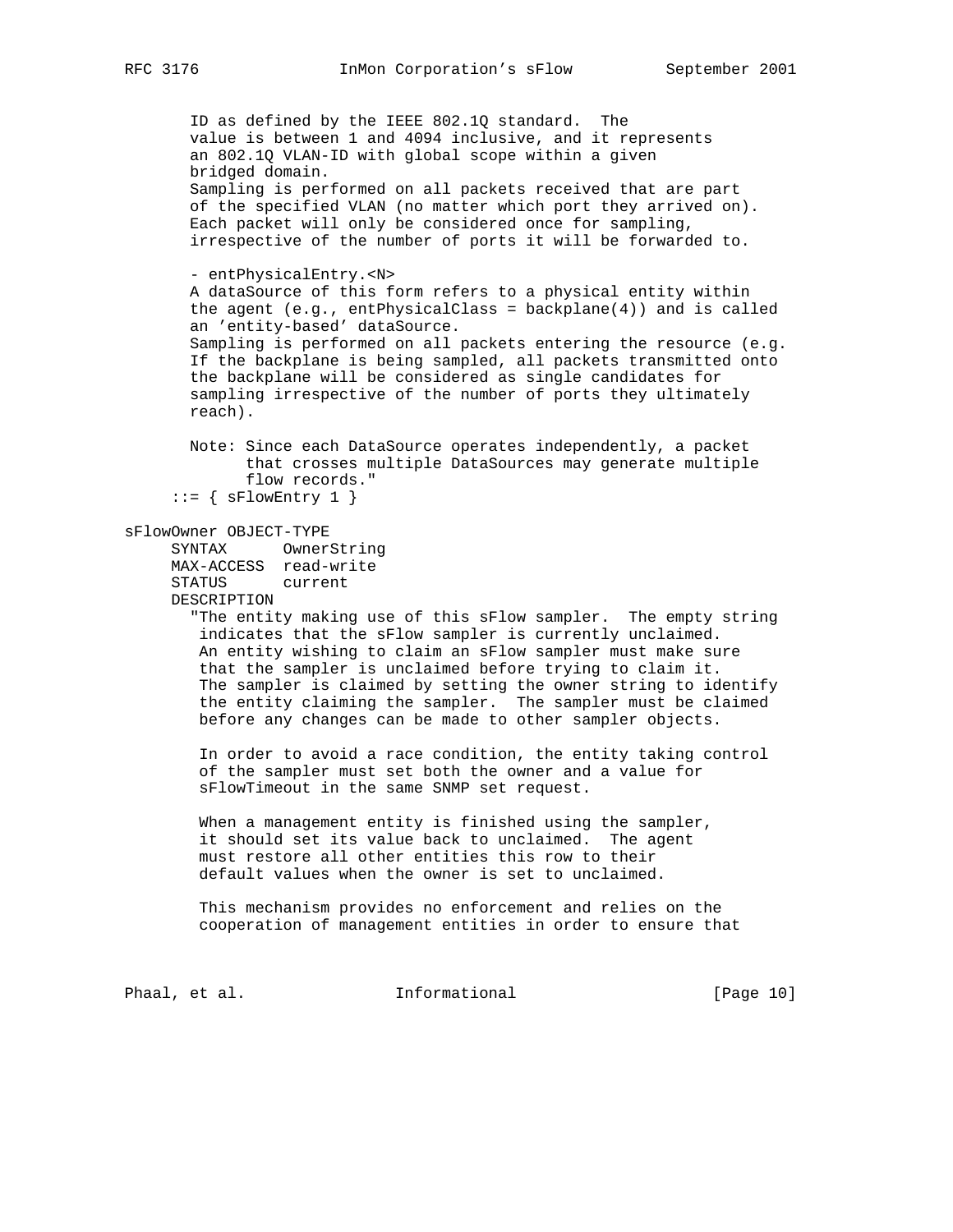```
 competition for a sampler is fairly resolved."
     DEFVAL { "" }
     ::= { sFlowEntry 2 }
sFlowTimeout OBJECT-TYPE
     SYNTAX Integer32
     MAX-ACCESS read-write
     STATUS current
     DESCRIPTION
        "The time (in seconds) remaining before the sampler is released
        and stops sampling. When set, the owner establishes control
        for the specified period. When read, the remaining time in the
        interval is returned.
        A management entity wanting to maintain control of the sampler
        is responsible for setting a new value before the old one
        expires.
        When the interval expires, the agent is responsible for
        restoring all other entities in this row to their default
        values."
     DEFVAL { 0 }
     ::= { sFlowEntry 3 }
sFlowPacketSamplingRate OBJECT-TYPE
 SYNTAX Integer32
 MAX-ACCESS read-write
      STATUS current
     DESCRIPTION
        "The statistical sampling rate for packet sampling from this
        source.
        Set to N to sample 1/Nth of the packets in the monitored flows.
        An agent should choose its own algorithm introduce variance
        into the sampling so that exactly every Nth packet is not
        counted. A sampling rate of 1 counts all packets. A sampling
        rate of 0 disables sampling.
        The agent is permitted to have minimum and maximum allowable
        values for the sampling rate. A minimum rate lets the agent
        designer set an upper bound on the overhead associated with
        sampling, and a maximum rate may be the result of hardware
        restrictions (such as counter size). In addition not all values
        between the maximum and minimum may be realizable as the
        sampling rate (again because of implementation considerations).
        When the sampling rate is set the agent is free to adjust the
        value so that it lies between the maximum and minimum values
```
Phaal, et al. 10. Informational 1. [Page 11]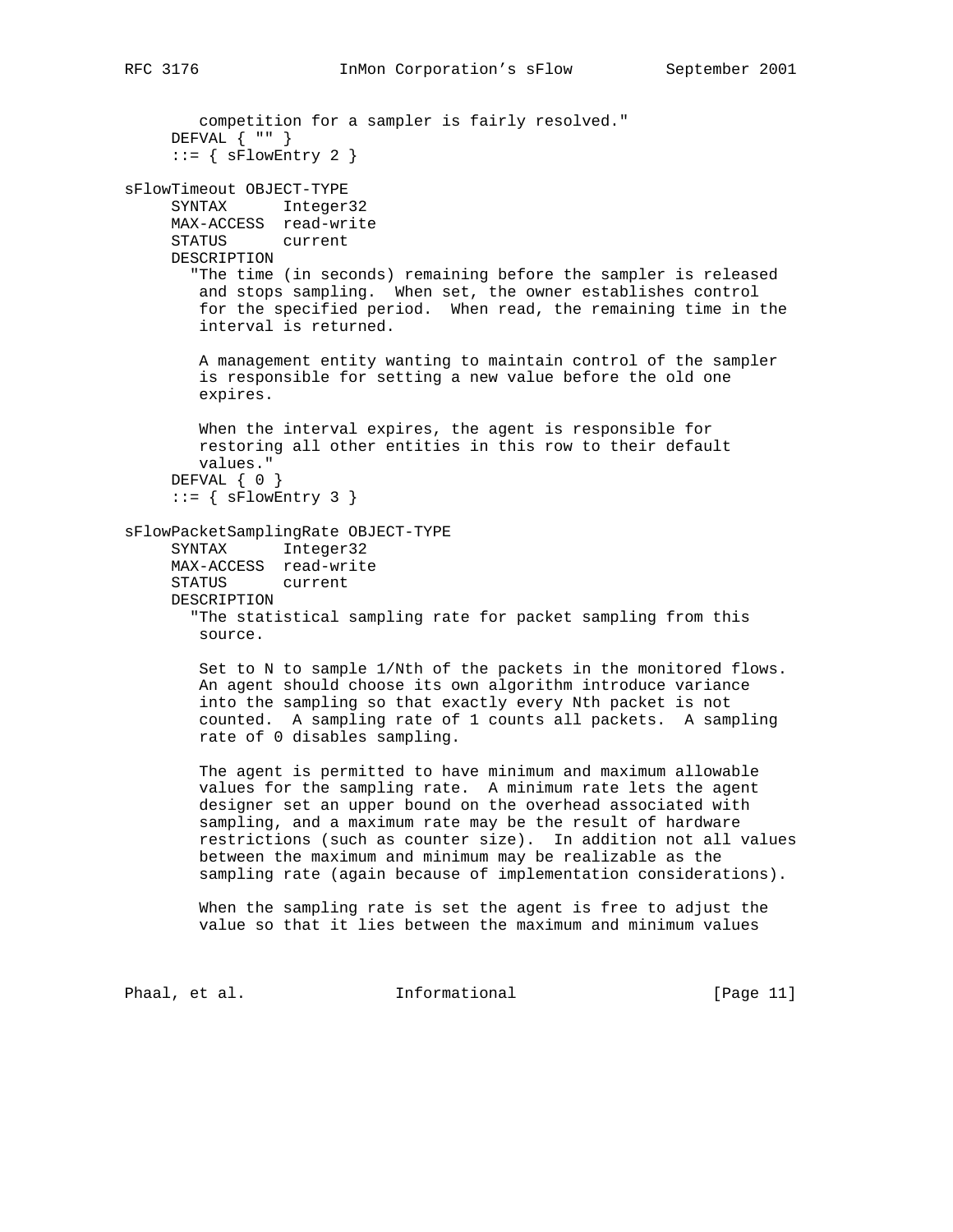```
 and has the closest achievable value.
        When read, the agent must return the actual sampling rate it
        will be using (after the adjustments previously described). The
        sampling algorithm must converge so that over time the number
        of packets sampled approaches 1/Nth of the total number of
        packets in the monitored flows."
    DEFVAL \{ 0 \}::= { sFlowEntry 4 }
sFlowCounterSamplingInterval OBJECT-TYPE
   SYNTAX Integer32
     MAX-ACCESS read-write
     STATUS current
     DESCRIPTION
        "The maximum number of seconds between successive samples of the
        counters associated with this data source. A sampling interval
        of 0 disables counter sampling."
     DEFVAL { 0 }
     ::= { sFlowEntry 5 }
sFlowMaximumHeaderSize OBJECT-TYPE
     SYNTAX Integer32
     MAX-ACCESS read-write
     STATUS current
     DESCRIPTION
        "The maximum number of bytes that should be copied from a
        sampled packet. The agent may have an internal maximum and
        minimum permissible sizes. If an attempt is made to set this
        value outside the permissible range then the agent should
        adjust the value to the closest permissible value."
      DEFVAL { 128 }
     ::= { sFlowEntry 6 }
sFlowMaximumDatagramSize OBJECT-TYPE
     SYNTAX Integer32
     MAX-ACCESS read-write
     STATUS current
     DESCRIPTION
         "The maximum number of data bytes that can be sent in a single
         sample datagram. The manager should set this value to avoid
         fragmentation of the sFlow datagrams."
     DEFVAL { 1400 }
     ::= { sFlowEntry 7 }
sFlowCollectorAddressType OBJECT-TYPE
     SYNTAX InetAddressType
     MAX-ACCESS read-write
```
Phaal, et al. **Informational** [Page 12]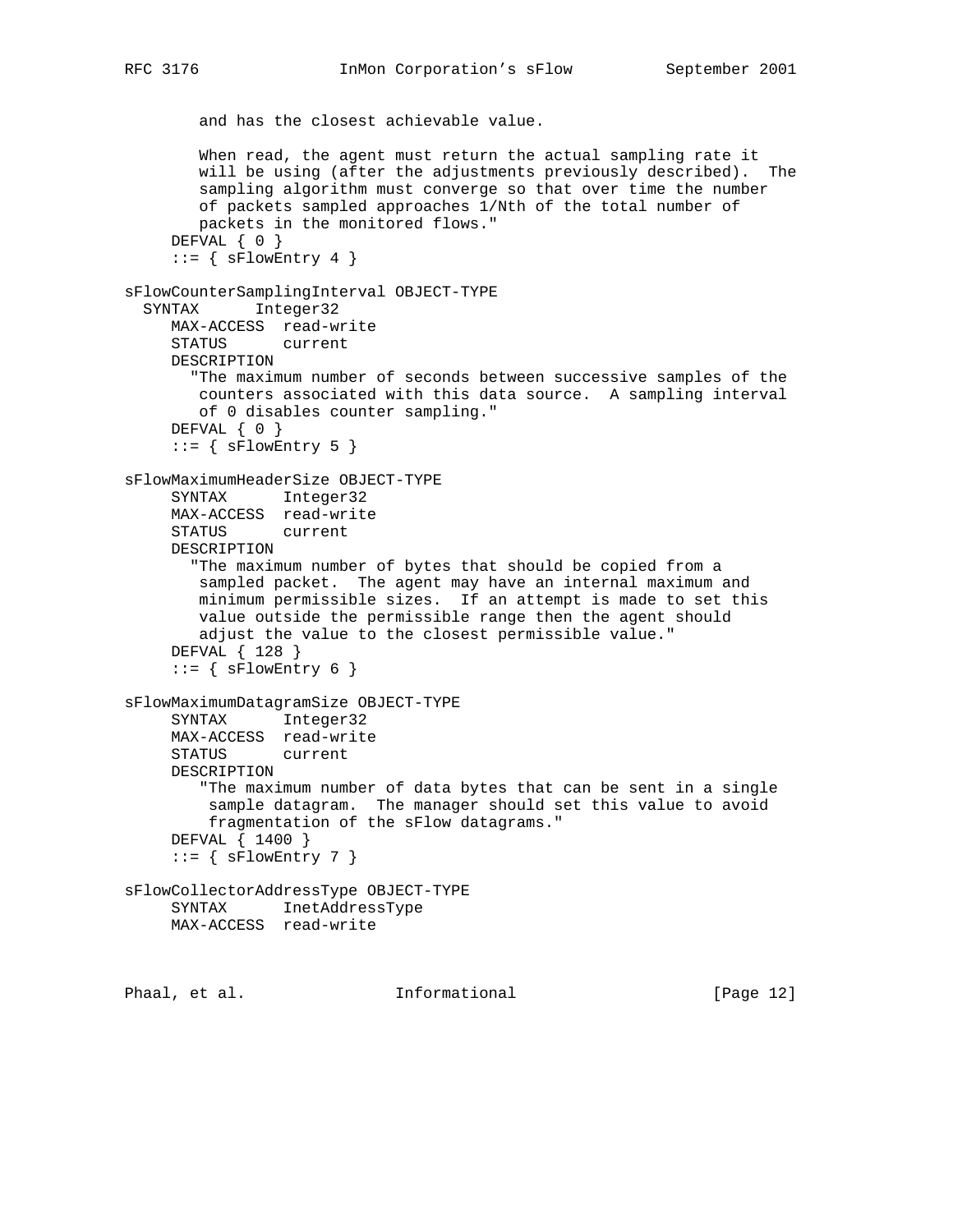```
 STATUS current
     DESCRIPTION
       "The type of sFlowCollectorAddress."
     DEFVAL { ipv4 }
    ::= { sFlowEntry 8 }
sFlowCollectorAddress OBJECT-TYPE
     SYNTAX InetAddress
     MAX-ACCESS read-write
     STATUS current
     DESCRIPTION
       "The IP address of the sFlow collector.
       If set to 0.0.0.0 all sampling is disabled."
     DEFVAL { "0.0.0.0" }
    ::= { sFlowEntry 9 }
sFlowCollectorPort OBJECT-TYPE
     SYNTAX Integer32
     MAX-ACCESS read-write
     STATUS current
     DESCRIPTION
       "The destination port for sFlow datagrams."
     DEFVAL { 6343 }
    ::= { sFlowEntry 10 }
sFlowDatagramVersion OBJECT-TYPE
 SYNTAX Integer32
 MAX-ACCESS read-write
     STATUS current
     DESCRIPTION
       "The version of sFlow datagrams that should be sent.
       When set to a value not support by the agent, the agent should
        adjust the value to the highest supported value less than the
        requested value, or return an error if no such values exist."
    DEFVAL { 4 }
    ::= { sFlowEntry 11 }
 --
 -- Compliance Statements
- -sFlowMIBConformance OBJECT IDENTIFIER ::= { sFlowMIB 2 }
sFlowMIBGroups OBJECT IDENTIFIER ::= { sFlowMIBConformance 1 }
sFlowMIBCompliances OBJECT IDENTIFIER ::= { sFlowMIBConformance 2 }
sFlowCompliance MODULE-COMPLIANCE
     STATUS current
Phaal, et al. 10. Informational 1. [Page 13]
```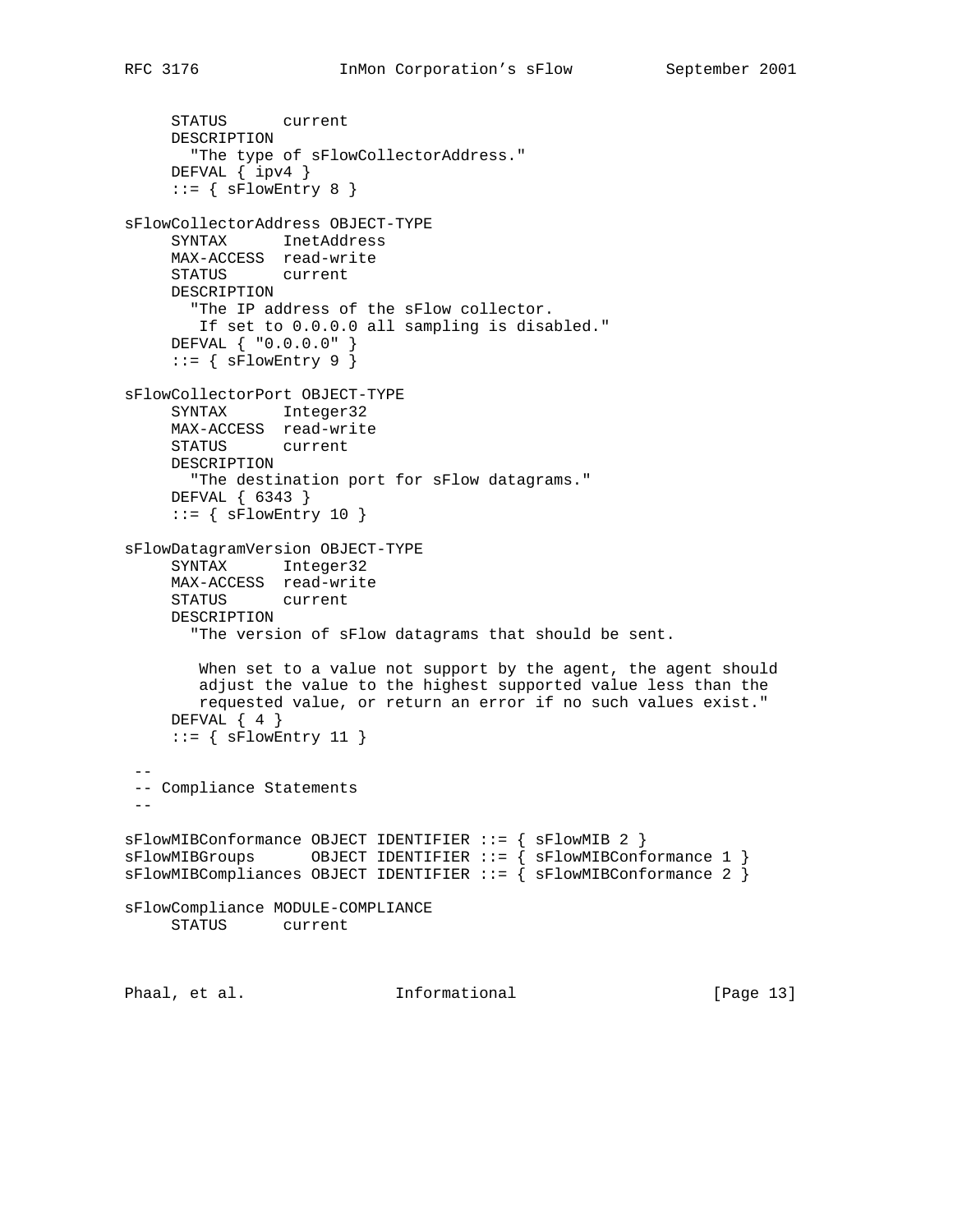```
 DESCRIPTION
        "Compliance statements for the sFlow Agent."
      MODULE -- this module
          MANDATORY-GROUPS { sFlowAgentGroup }
          OBJECT sFlowAgentAddressType
          SYNTAX InetAddressType { ipv4(1) }
          DESCRIPTION
            "Agents need only support ipv4."
          OBJECT sFlowCollectorAddressType
          SYNTAX InetAddressType { ipv4(1) }
          DESCRIPTION
            "Agents need only support ipv4."
      ::= { sFlowMIBCompliances 1 }
sFlowAgentGroup OBJECT-GROUP
      OBJECTS { sFlowVersion, sFlowAgentAddressType, sFlowAgentAddress,
                sFlowDataSource, sFlowOwner, sFlowTimeout,
                sFlowPacketSamplingRate, sFlowCounterSamplingInterval,
                sFlowMaximumHeaderSize, sFlowMaximumDatagramSize,
                sFlowCollectorAddressType, sFlowCollectorAddress,
                sFlowCollectorPort, sFlowDatagramVersion }
       STATUS current
       DESCRIPTION
         "A collection of objects for managing the generation and
         transportation of sFlow data records."
```

```
::= { sFlowMIBGroups 1 }
```
END

 The sFlow MIB references definitions from a number of existing RFCs [18], [19], [20] and [21].

4. sFlow Datagram Format

 The sFlow datagram format specifies a standard format for the sFlow Agent to send sampled data to a remote data collector.

 The format of the sFlow datagram is specified using the XDR standard [1]. XDR is more compact than ASN.1 and simpler for the sFlow Agent to encode and the sFlow Analyzer to decode.

 Samples are sent as UDP packets to the host and port specified in the SFLOW MIB. The lack of reliability in the UDP transport mechanism does not significantly affect the accuracy of the measurements obtained from an sFlow Agent.

Phaal, et al. 10. Informational 1. [Page 14]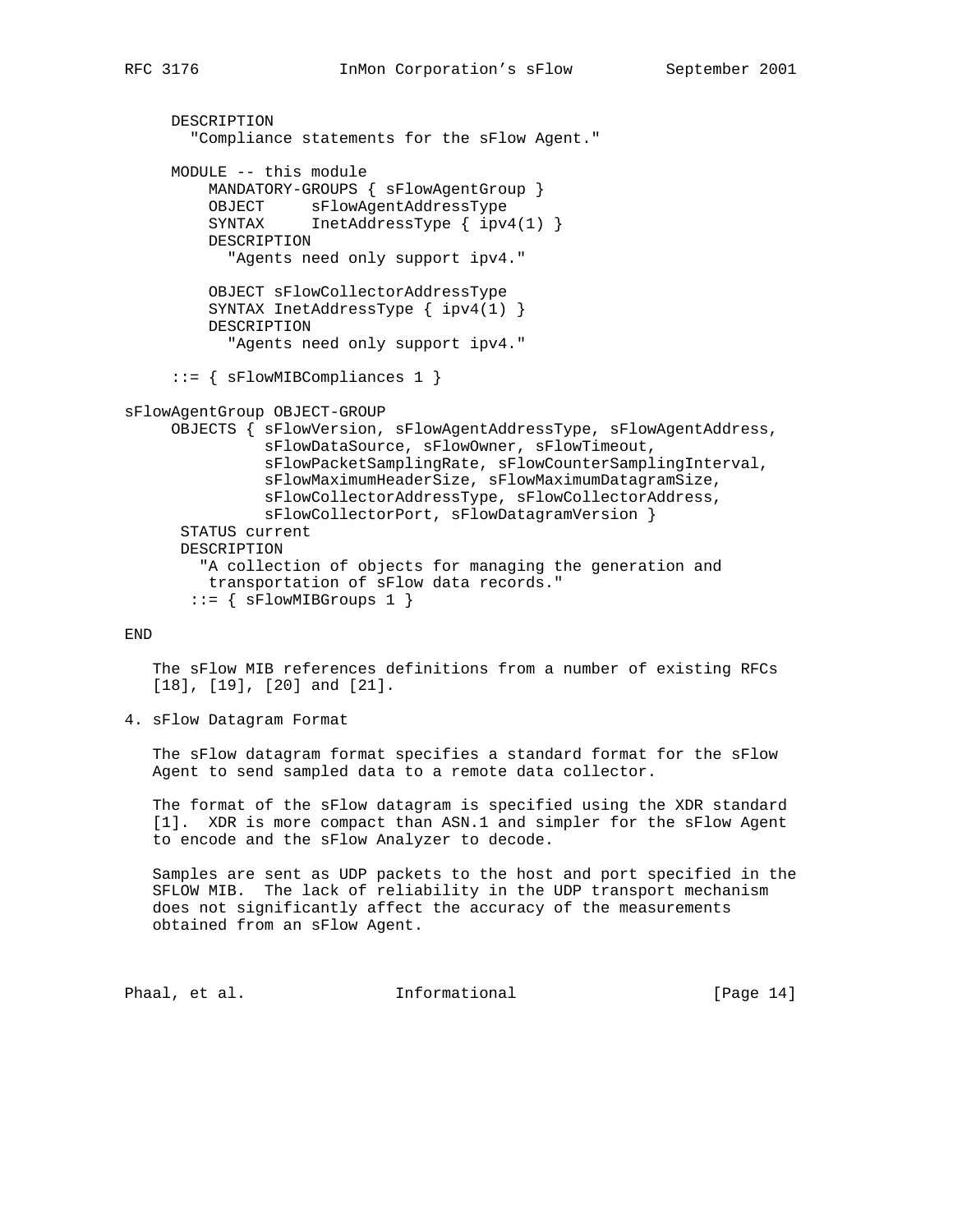- o If counter samples are lost then new values will be sent during the next polling interval. The chance of an undetected counter wrap is negligible. The sFlow datagram specifies 64 bit octet counters, and with typical counter polling intervals between 20 to 120 seconds, the chance of a long enough sequence of sFlow datagrams being lost to hide a counter wrap is very small.
- o The net effect of lost flow samples is a slight reduction in the effective sampling rate.

 The use of UDP reduces the amount of memory required to buffer data. UDP also provides a robust means of delivering timely traffic information during periods of intense traffic (such as a denial of service attack). UDP is more robust than a reliable transport mechanism because under overload the only effect on overall system performance is a slight increase in transmission delay and a greater number of lost packets, neither of which has a significant effect on an sFlow-based monitoring system. If a reliable transport mechanism were used then an overload would introduce long transmission delays and require large amounts of buffer memory on the agent.

 While the sFlow Datagram structure permits multiple samples to be included in each datagram, the sampling agent must not wait for a buffer to fill with samples before sending the sample datagram. sFlow sampling is intended to provide timely information on traffic. The agent may at most delay a sample by 1 second before it is required to send the datagram.

 The agent should try to piggyback counter samples on the datagram stream resulting from flow sampling. Before sending out a datagram the remaining space in the buffer can be filled with counter samples. The agent has discretion in the timing of its counter polling, the specified counter sampling intervals sFlowCounterSamplingInterval is a maximum, so the agent is free to sample counters early if it has space in a datagram. If counters must be sent in order to satisfy the maximum sampling interval then a datagram must be sent containing the outstanding counters.

The following is the XDR description of an sFlow Datagram:

/\* sFlow Datagram Version 4 \*/

/\* Revision History - version 4 adds support BGP communities - version 3 adds support for extended\_url information \*/

/\* sFlow Sample types \*/

Phaal, et al. 10. Informational 1. [Page 15]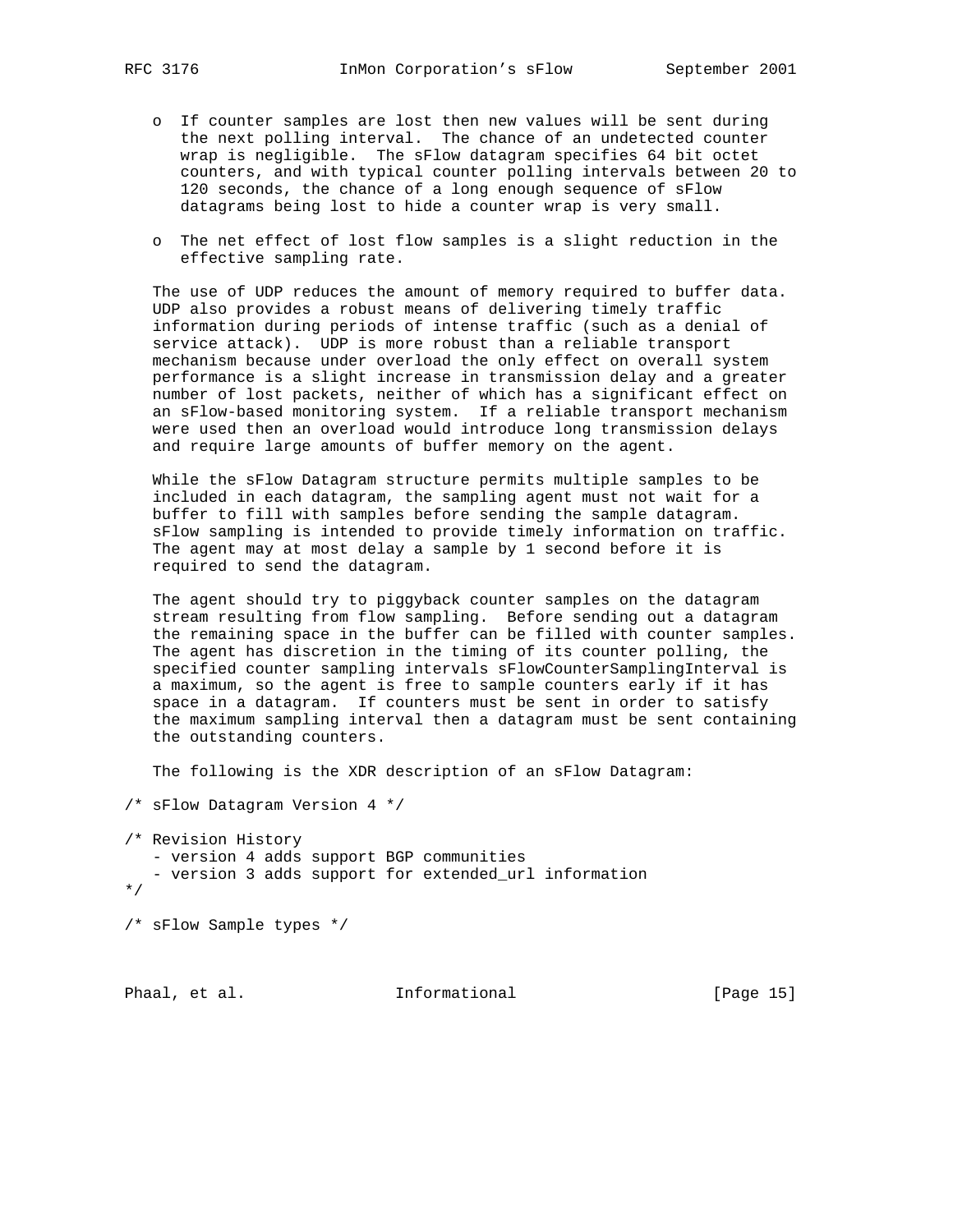```
/* Address Types */
typedef opaque ip_v4[4];
typedef opaque ip_v6[16];
enum address_type {
 IP_V4 = 1,
  IP_V6 = 2}
union address (address_type type) {
  case IP_V4:
    ip_v4;
  case IP_V6:
    ip_v6;
}
/* Packet header data */
const MAX_HEADER_SIZE = 256; /* The maximum sampled header size. */
/* The header protocol describes the format of the sampled header */
enum header_protocol {
ETHERNET-ISO8023 = 1,ISO8024-TOKENBUS = <math>2</math>,ISO88025-TOKENRING = 3,FDDI = 4,
  FRAME-RELAY = 5,
  X25 = 6,PPP = 7,
SMDS = 8,
AAL5 = 9,
  AAL5-IP = 10, \frac{\times}{2} e.g., Cisco AAL5 mux \frac{\times}{2}IPv4 = 11,IPv6 = 12,<br>
MPLS = 13MPLS}
struct sampled_header {
header_protocol protocol; \qquad /* Format of sampled header */
 unsigned int frame_length; /* Original length of packet before
                                 sampling */
   opaque header<MAX_HEADER_SIZE>; /* Header bytes */
}
/* Packet IP version 4 data */
struct sampled_ipv4 {
Phaal, et al. 10 Informational 1999 [Page 16]
```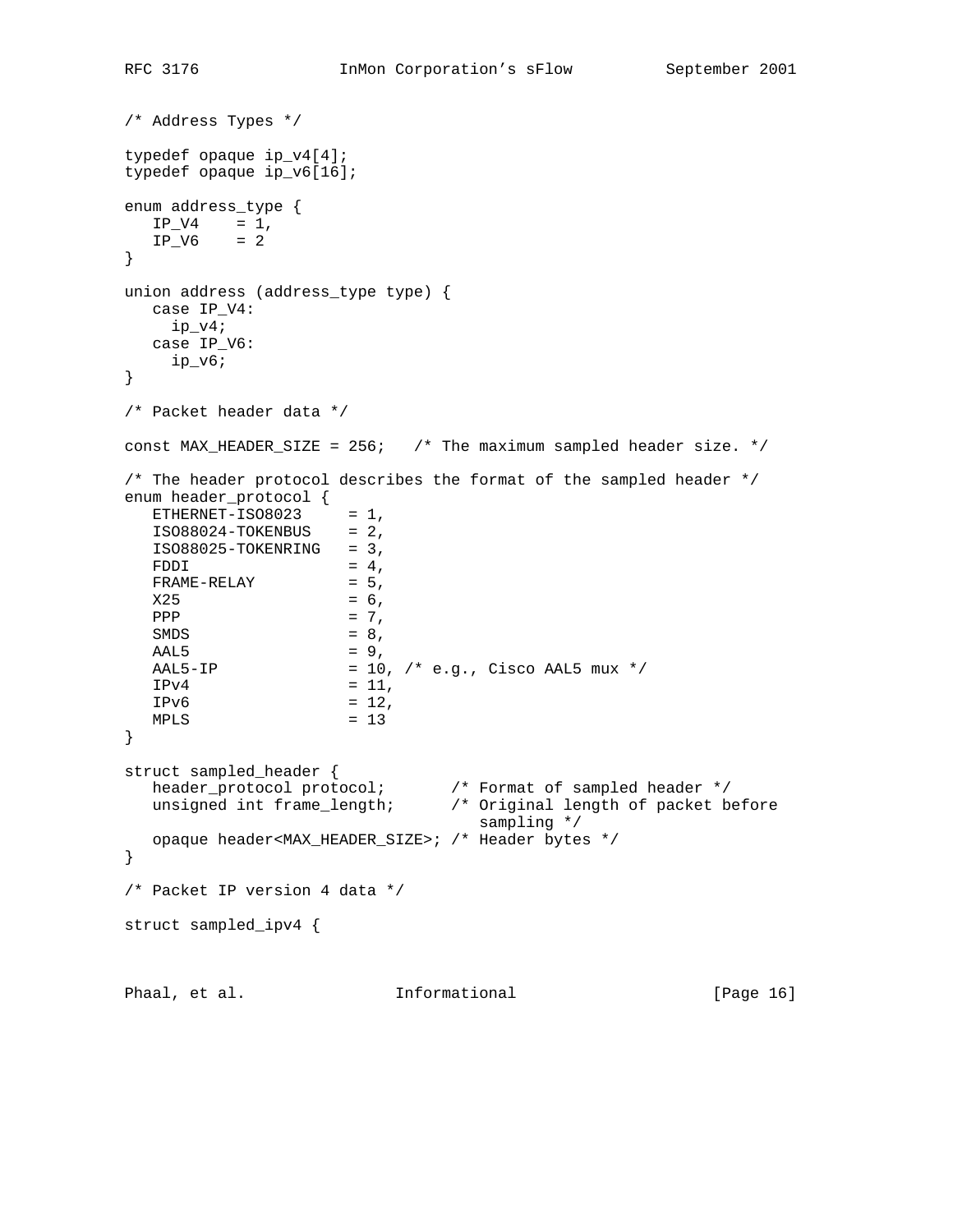```
 unsigned int length; /* The length of the IP packet excluding
                            lower layer encapsulations */<br>/* IP Protocol type
   unsigned int protocol;
                            (for example, TCP = 6, UDP = 17) */
    ip_v4 src_ip; /* Source IP Address */
    ip_v4 dst_ip; /* Destination IP Address */
   unsigned int src_port; /* TCP/UDP source port number or
                               equivalent */
   unsigned int dst_port; /* TCP/UDP destination port number or
                              equivalent */
   unsigned int tcp_flags; /* TCP flags */
  unsigned int tos; \frac{1}{2} /* IP type of service */
}
/* Packet IP version 6 data */
struct sampled_ipv6 {
   unsigned int length; /* The length of the IP packet excluding
                               lower layer encapsulations */
   unsigned int protocol; /* IP next header
                              (for example, TCP = 6, UDP = 17) */
   ip_v6 src_ip; <br>ip_v6 dst_ip; <br>/* Destination IP Addres
                           /* Destination IP Address */
   unsigned int src_port; /* TCP/UDP source port number or
  equivalent */<br>unsigned int dst_port; /* TCP/UDP destin
                           /* TCP/UDP destination port number or
                               equivalent */
   unsigned int tcp_flags; /* TCP flags */
   unsigned int priority; /* IP priority */
}
/* Packet data */
enum packet_information_type {
 HEADER = 1, /* Packet headers are sampled */
IPV4 = 2, \frac{1}{2} /* IP version 4 data */
IPV6 = 3 /* IP version 6 data */}
union packet_data_type (packet_information_type type) {
   case HEADER:
      sampled_header header;
   case IPV4:
     sampled_ipv4 ipv4;
   case IPV6:
      sampled_ipv6 ipv6;
}
```
Phaal, et al. **Informational** [Page 17]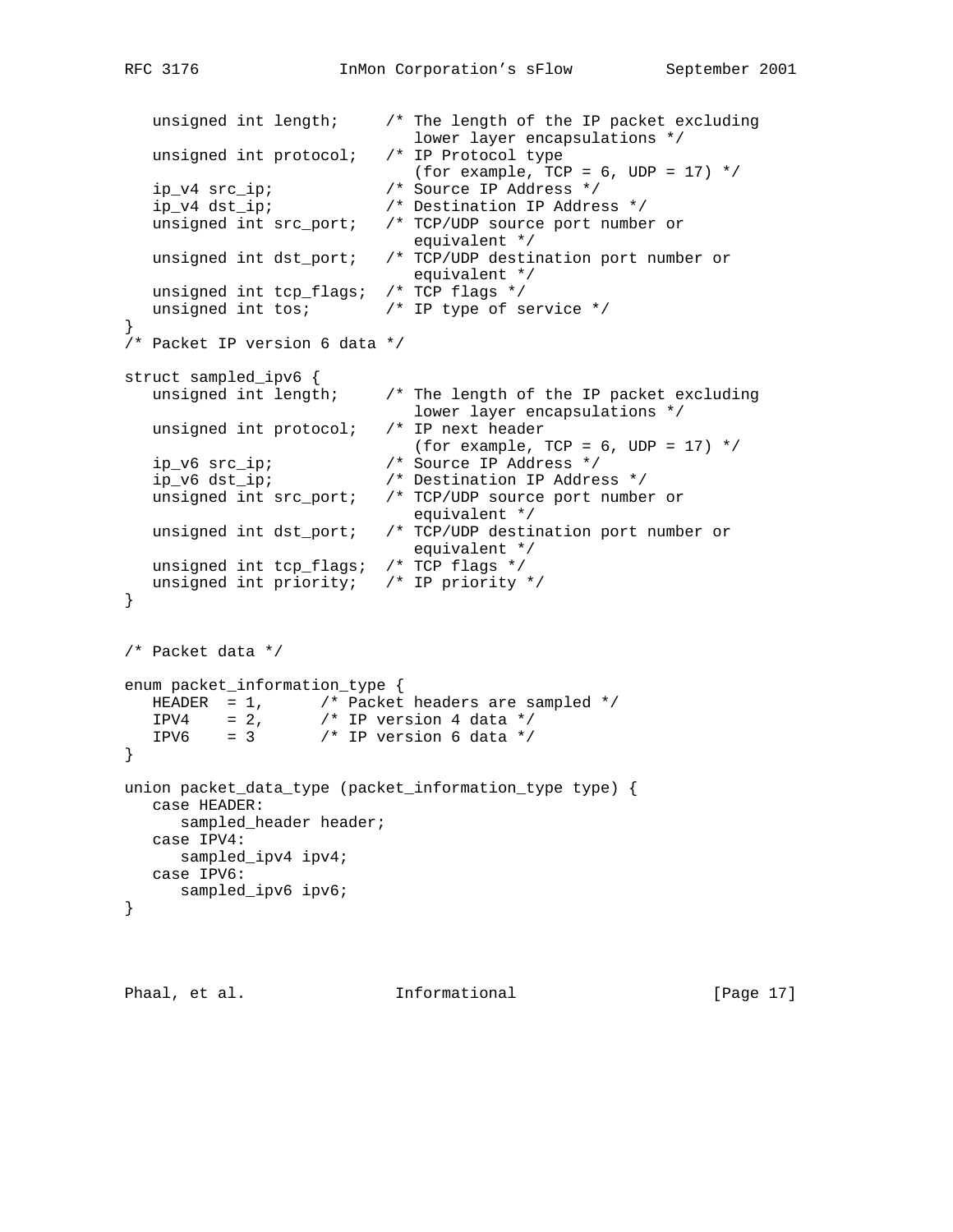```
/* Extended data types */
/* Extended switch data */
struct extended_switch {
  unsigned int src\_vlan; /* The 802.1Q VLAN id of incoming frame */
   unsigned int src_priority; /* The 802.1p priority of incoming
 frame */
 unsigned int dst_vlan; /* The 802.1Q VLAN id of outgoing frame */
   unsigned int dst_priority; /* The 802.1p priority of outgoing
                             frame */
}
/* Extended router data */
struct extended_router {
 address nexthop; /* IP address of next hop router */
 unsigned int src_mask; /* Source address prefix mask bits */
   unsigned int dst_mask; /* Destination address prefix mask bits */
}
/* Extended gateway data */
enum as_path_segment_type {
\text{AS\_SET} = 1, \text{/*} Unordered set of ASs \text{*/}AS_SEQUENCE = 2 \frac{1}{2} /* Ordered set of ASs */
}
union as_path_type (as_path_segment_type) {
  case AS_SET:
    unsigned int as_set<>;
   case AS_SEQUENCE:
     unsigned int as_sequence<>;
}
struct extended_gateway {
 unsigned int as; /* Autonomous system number of router */
 unsigned int src_as; /* Autonomous system number of source */
 unsigned int src_peer_as; /* Autonomous system number of source
 peer */
   as_path_type dst_as_path<>; /* Autonomous system path to the
                               destination */
   unsigned int communities<>; /* Communities associated with this
 route */
 unsigned int localpref; /* LocalPref associated with this
                               route */
}
```

```
Phaal, et al. 10. Informational 1. [Page 18]
```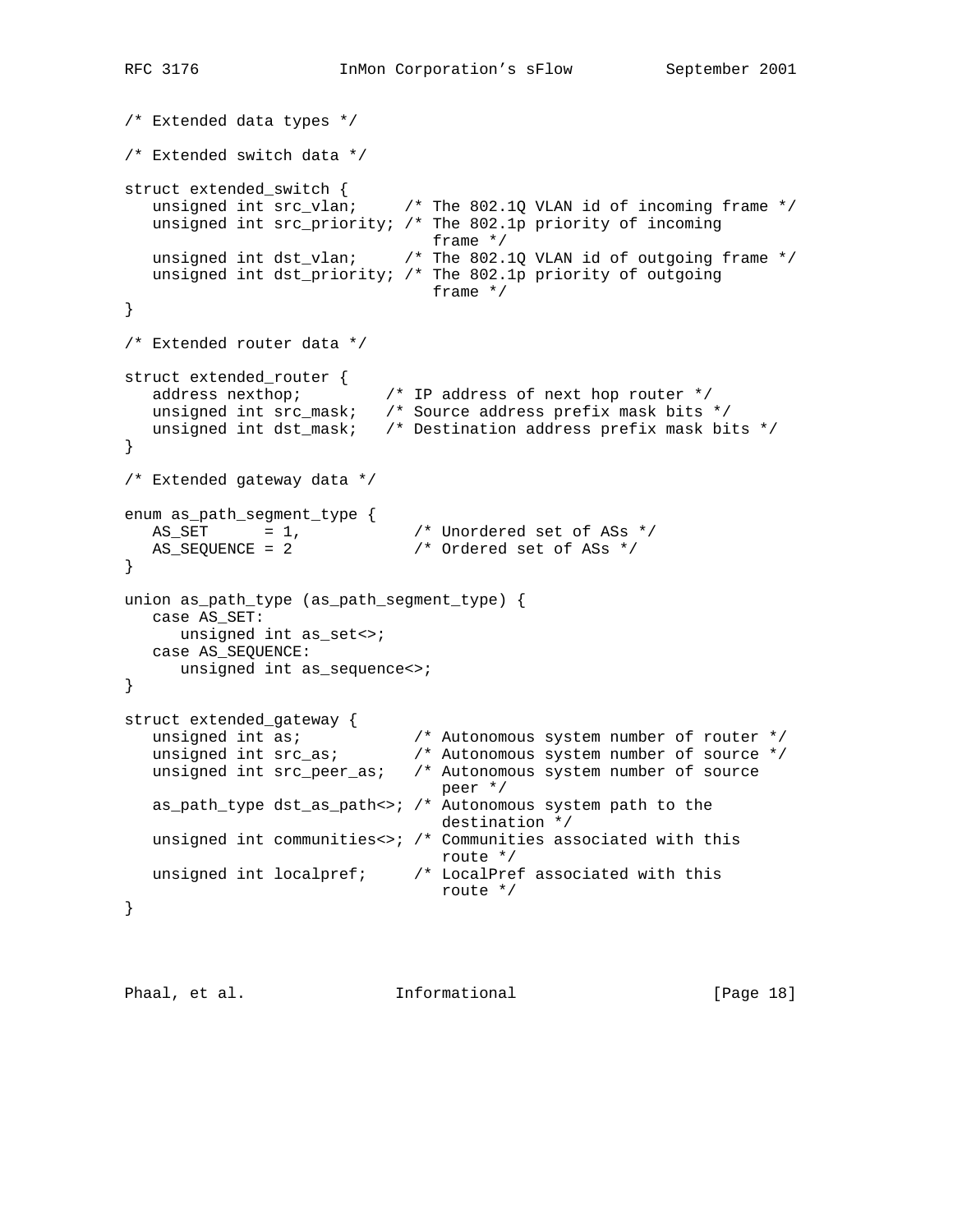```
RFC 3176 InMon Corporation's sFlow September 2001
/* Extended user data */
struct extended_user {
  string src_user<>; \overrightarrow{ } /* User ID associated with packet source */
source */
 string dst_user<>; /* User ID associated with packet
                               destination */
}
/* Extended URL data */
enum url_direction {
 src = 1, /* URL is associated with source
  dst = 2 \frac{1}{x} address */<br>dst = 2 \frac{1}{x} URL is asset
                           /* URL is associated with destination
                               address */
}
struct extended_url {
 url_direction direction; /* URL associated with packet source */
 string url<>; /* URL associated with the packet flow */
}
/* Extended data */
enum extended_information_type {
SWITCH = 1, / * Extended switch information * /ROUTER = 2, \frac{1}{2} Extended router information \frac{*}{2} GATEWAY = 3, /* Extended gateway router information */
 USER = 4, /* Extended TACACS/RADIUS user information */
URL = 5 /* Extended URL information */
}
union extended_data_type (extended_information_type type) {
   case SWITCH:
     extended_switch switch;
   case ROUTER:
     extended_router router;
   case GATEWAY:
      extended_gateway gateway;
   case USER:
     extended_user user;
   case URL:
    extended_url url;
}
/* Format of a single flow sample */
```

```
Phaal, et al. 10. Informational 1. [Page 19]
```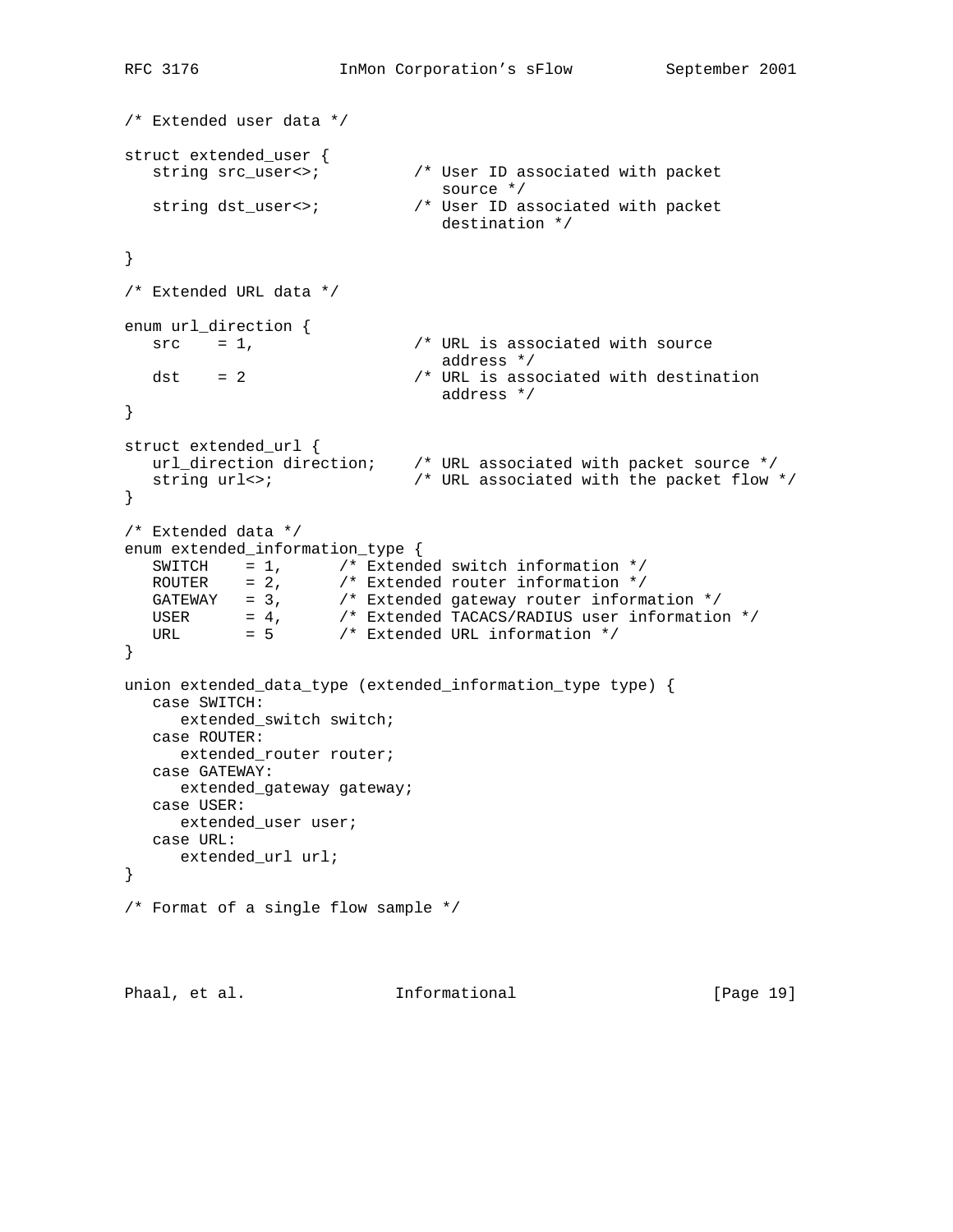struct flow\_sample { unsigned int sequence\_number; /\* Incremented with each flow sample generated by this source\_id \*/ unsigned int source\_id; /\* sFlowDataSource encoded as follows: The most significant byte of the source\_id is used to indicate the type of sFlowDataSource  $(0 = ifIndex,$  1 = smonVlanDataSource, 2 = entPhysicalEntry) and the lower three bytes contain the relevant index value.\*/ unsigned int sampling\_rate; /\* sFlowPacketSamplingRate \*/ unsigned int sample\_pool; /\* Total number of packets that could have been sampled (i.e., packets skipped by sampling process + total number of samples) \*/ unsigned int drops;  $\frac{1}{10}$  /\* Number times a packet was dropped due to lack of resources \*/ unsigned int input; /\* SNMP ifIndex of input interface. 0 if interface is not known. \*/ unsigned int output;  $\overline{a}$  /\* SNMP ifIndex of output interface, 0 if interface is not known. Set most significant bit to indicate multiple destination interfaces (i.e., in case of broadcast or multicast) and set lower order bits to indicate number of destination interfaces. Examples: 0x00000002 indicates ifIndex = 2 0x00000000 ifIndex unknown. 0x80000007 indicates a packet sent to 7 interfaces. 0x80000000 indicates a packet sent to an unknown number of interfaces greater than 1. \*/ packet\_data\_type packet\_data; /\* Information about sampled packet \*/ extended\_data\_type extended\_data<>; /\* Extended flow information \*/ }

Phaal, et al. 10. Informational 1. [Page 20]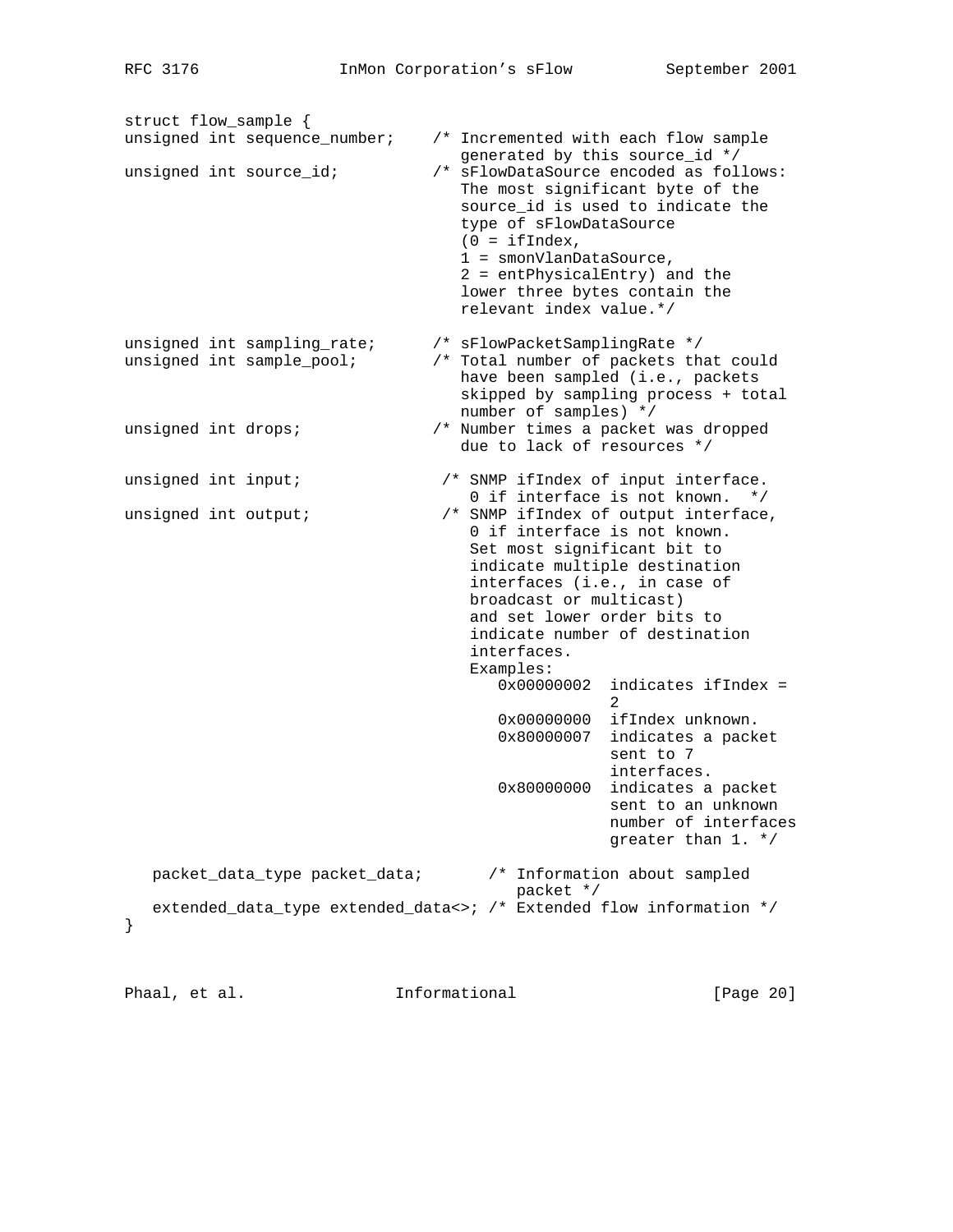```
/* Counter types */
/* Generic interface counters - see RFC 2233 */
struct if_counters {
   unsigned int ifIndex;
   unsigned int ifType;
   unsigned hyper ifSpeed;
   unsigned int ifDirection; /* derived from MAU MIB (RFC 2668)
                                     0 = unknown, 1=full-duplex,
                                    2=half-duplex, 3 = in, 4=out */
   unsigned int ifStatus; /* bit field with the following bits
                                     assigned
                                    bit 0 = ifAdminStatus
                                     (0 = down, 1 = up) bit 1 = ifOperStatus
                                     (0 = down, 1 = up) */
   unsigned hyper ifInOctets;
   unsigned int ifInUcastPkts;
   unsigned int ifInMulticastPkts;
   unsigned int ifInBroadcastPkts;
   unsigned int ifInDiscards;
   unsigned int ifInErrors;
   unsigned int ifInUnknownProtos;
   unsigned hyper ifOutOctets;
   unsigned int ifOutUcastPkts;
   unsigned int ifOutMulticastPkts;
   unsigned int ifOutBroadcastPkts;
   unsigned int ifOutDiscards;
   unsigned int ifOutErrors;
   unsigned int ifPromiscuousMode;
}
/* Ethernet interface counters - see RFC 2358 */
struct ethernet_counters {
    if_counters generic;
    unsigned int dot3StatsAlignmentErrors;
    unsigned int dot3StatsFCSErrors;
   unsigned int dot3StatsSingleCollisionFrames;
   unsigned int dot3StatsMultipleCollisionFrames;
   unsigned int dot3StatsSQETestErrors;
   unsigned int dot3StatsDeferredTransmissions;
   unsigned int dot3StatsLateCollisions;
   unsigned int dot3StatsExcessiveCollisions;
   unsigned int dot3StatsInternalMacTransmitErrors;
   unsigned int dot3StatsCarrierSenseErrors;
   unsigned int dot3StatsFrameTooLongs;
```
Phaal, et al. **Informational** [Page 21]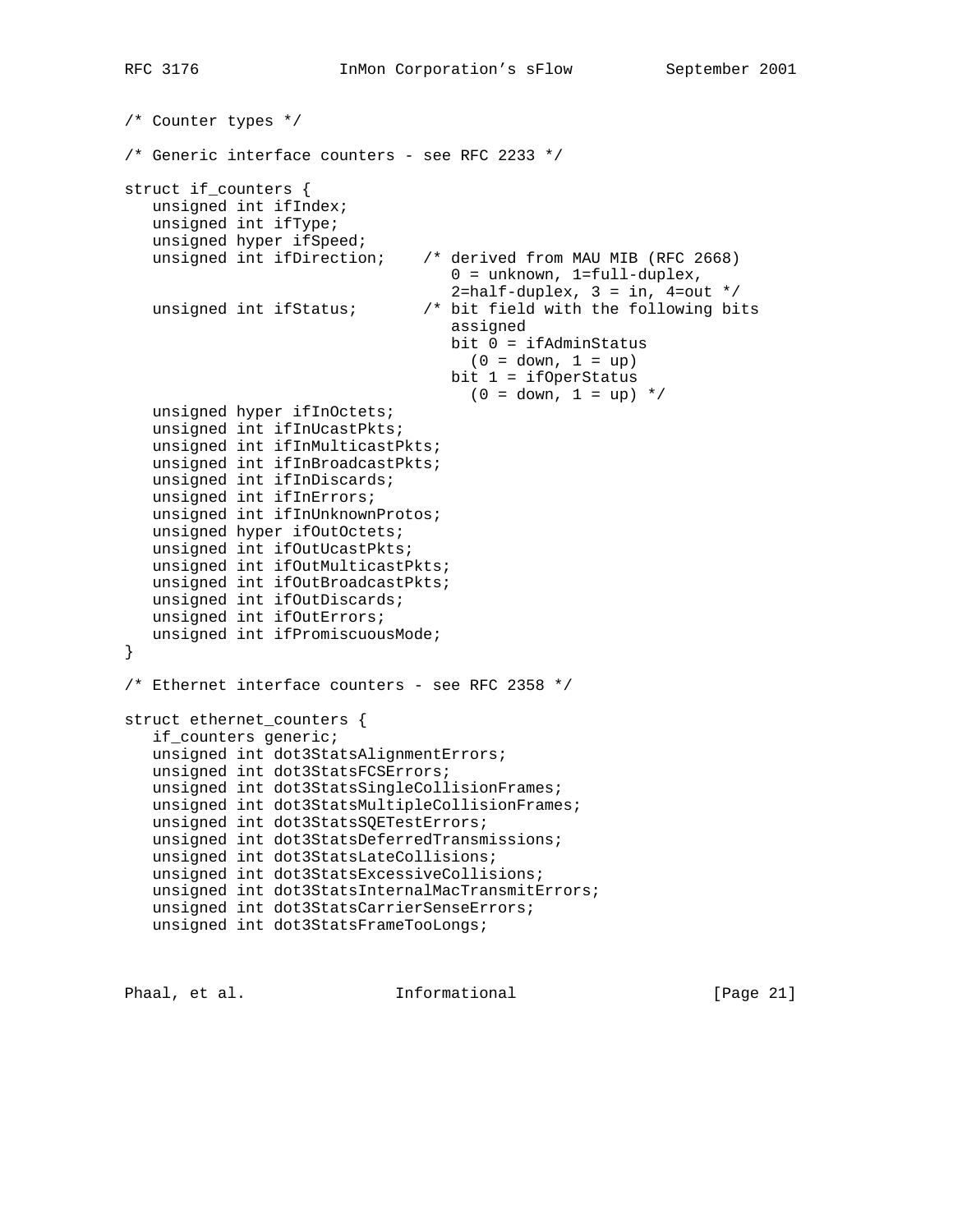```
 unsigned int dot3StatsInternalMacReceiveErrors;
   unsigned int dot3StatsSymbolErrors;
}
/* FDDI interface counters - see RFC 1512 */
struct fddi_counters {
   if_counters generic;
}
/* Token ring counters - see RFC 1748 */struct tokenring_counters {
   if_counters generic;
   unsigned int dot5StatsLineErrors;
   unsigned int dot5StatsBurstErrors;
   unsigned int dot5StatsACErrors;
  unsigned int dot5StatsAbortTransErrors;
  unsigned int dot5StatsInternalErrors;
  unsigned int dot5StatsLostFrameErrors;
  unsigned int dot5StatsReceiveCongestions;
  unsigned int dot5StatsFrameCopiedErrors;
  unsigned int dot5StatsTokenErrors;
  unsigned int dot5StatsSoftErrors;
  unsigned int dot5StatsHardErrors;
  unsigned int dot5StatsSignalLoss;
  unsigned int dot5StatsTransmitBeacons;
  unsigned int dot5StatsRecoverys;
  unsigned int dot5StatsLobeWires;
  unsigned int dot5StatsRemoves;
  unsigned int dot5StatsSingles;
  unsigned int dot5StatsFreqErrors;
}
/* 100 BaseVG interface counters - see RFC 2020 */
struct vg_counters {
   if_counters generic;
   unsigned int dot12InHighPriorityFrames;
   unsigned hyper dot12InHighPriorityOctets;
   unsigned int dot12InNormPriorityFrames;
   unsigned hyper dot12InNormPriorityOctets;
  unsigned int dot12InIPMErrors;
  unsigned int dot12InOversizeFrameErrors;
  unsigned int dot12InDataErrors;
  unsigned int dot12InNullAddressedFrames;
  unsigned int dot12OutHighPriorityFrames;
  unsigned hyper dot12OutHighPriorityOctets;
  unsigned int dot12TransitionIntoTrainings;
```
Phaal, et al. 10 Informational 1999 [Page 22]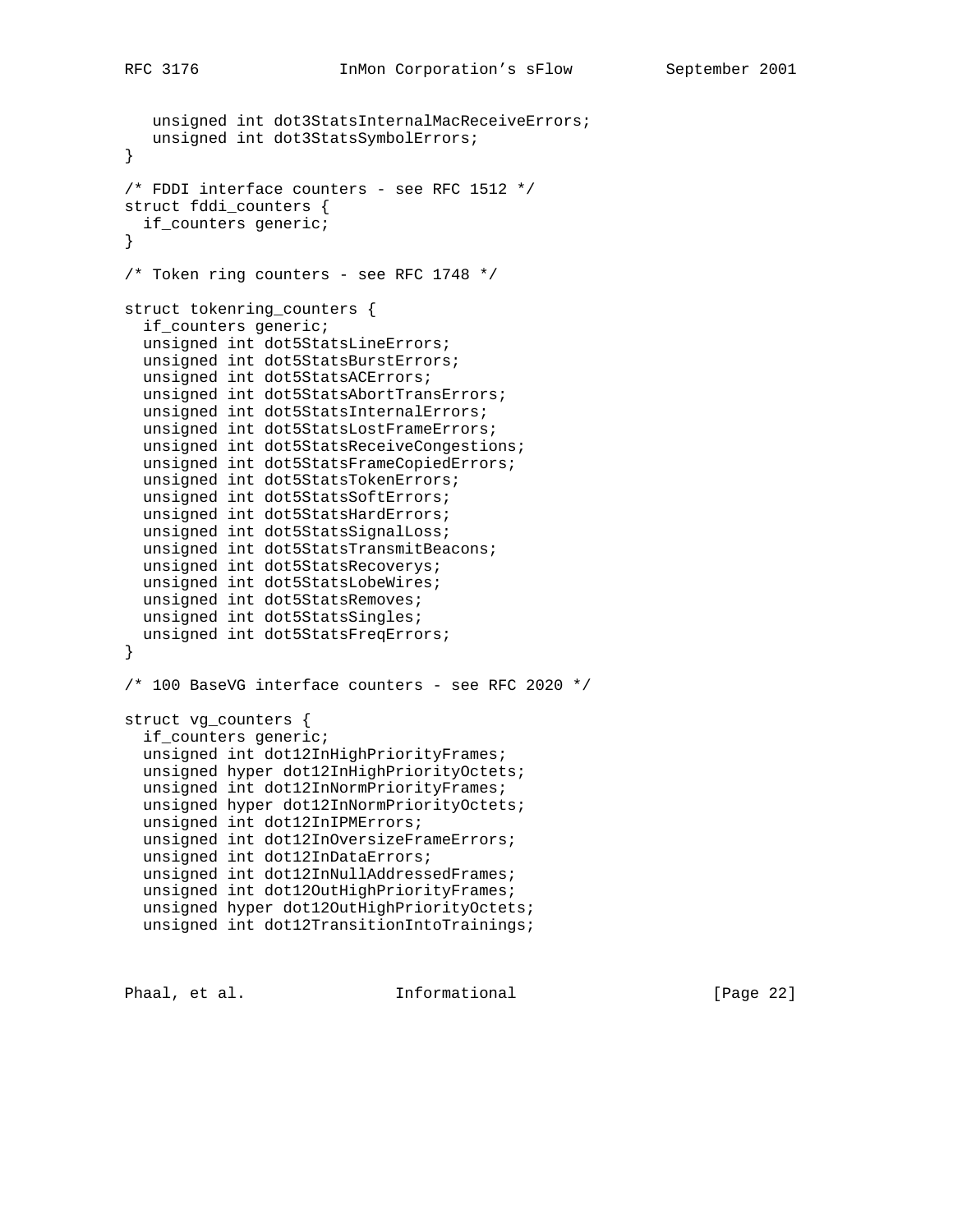```
 unsigned hyper dot12HCInHighPriorityOctets;
  unsigned hyper dot12HCInNormPriorityOctets;
  unsigned hyper dot12HCOutHighPriorityOctets;
}
/* WAN counters */
struct wan_counters {
 if_counters generic;
}
/* VLAN counters */
struct vlan_counters {
  unsigned int vlan_id;
  unsigned hyper octets;
  unsigned int ucastPkts;
  unsigned int multicastPkts;
  unsigned int broadcastPkts;
  unsigned int discards;
}
/* Counter data */
enum counters_version {
GENERIC = 1,ETHERNET = 2,
TOKENRING = 3,
FDDI = 4,
VG = 5,WAN = 6,VLAN = 7
}
union counters_type (counters_version version) {
   case GENERIC:
     if_counters generic;
   case ETHERNET:
      ethernet_counters ethernet;
   case TOKENRING:
      tokenring_counters tokenring;
   case FDDI:
      fddi_counters fddi;
   case VG:
      vg_counters vg;
   case WAN:
     wan_counters wan;
   case VLAN:
```
Phaal, et al. 10 Informational 10 [Page 23]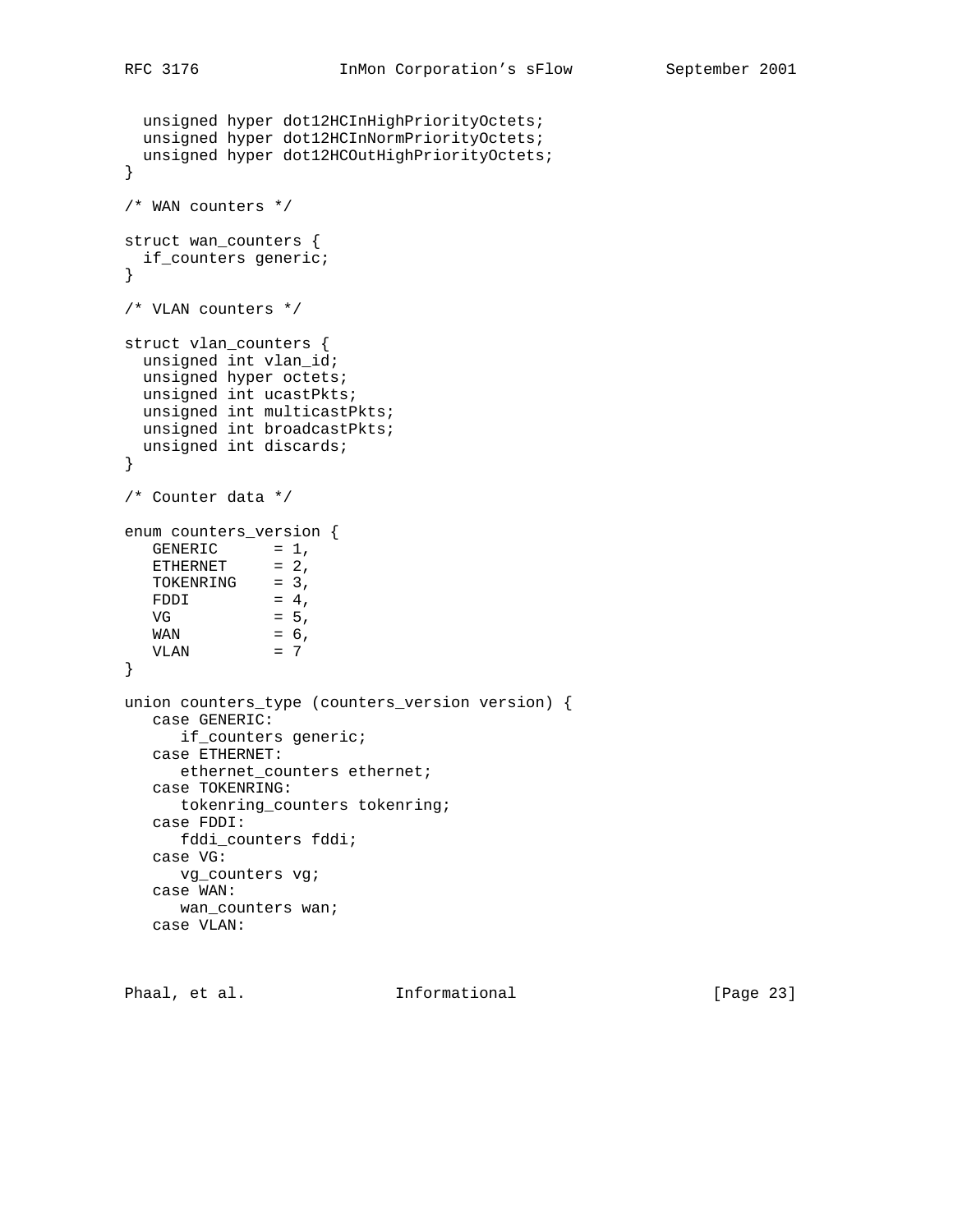```
 vlan_counters vlan;
}
/* Format of a single counter sample */
struct counters_sample {
   unsigned int sequence_number; /* Incremented with each counter
                                        sample generated by this
  /* source_id *<br>unsigned int source_id; <br>/* sFlowDataSour
                                   /* sFlowDataSource encoded as
                                        follows:
                                         The most significant byte of the
                                         source_id is used to indicate the
                                         type of sFlowDataSource
                                        (0 = ifIndex, 1 = smonVlanDataSource,
                                         2 = entPhysicalEntry) and the
                                             lower three
                                         bytes contain the relevant
                                         index value.*/
   unsigned int sampling_interval; /* sFlowCounterSamplingInterval*/
   counters_type counters;
}
/* Format of a sample datagram */
enum sample_types {
  FLOWSAMPLE = 1,
   COUNTERSSAMPLE = 2
}
union sample_type (sample_types sampletype) {
   case FLOWSAMPLE:
      flow_sample flowsample;
   case COUNTERSSAMPLE:
      counters_sample counterssample;
}
struct sample_datagram_v4 {
   address agent_address /* IP address of sampling agent,
                                        sFlowAgentAddress. */
   unsigned int sequence_number; /* Incremented with each sample
                                       datagram generated */
  unsigned int uptime; \overline{\phantom{a}} /* Current time (in milliseconds since
                                       device last booted). Should be set
                                       as close to datagram transmission
                                       time as possible.*/
```
Phaal, et al. **Informational** [Page 24]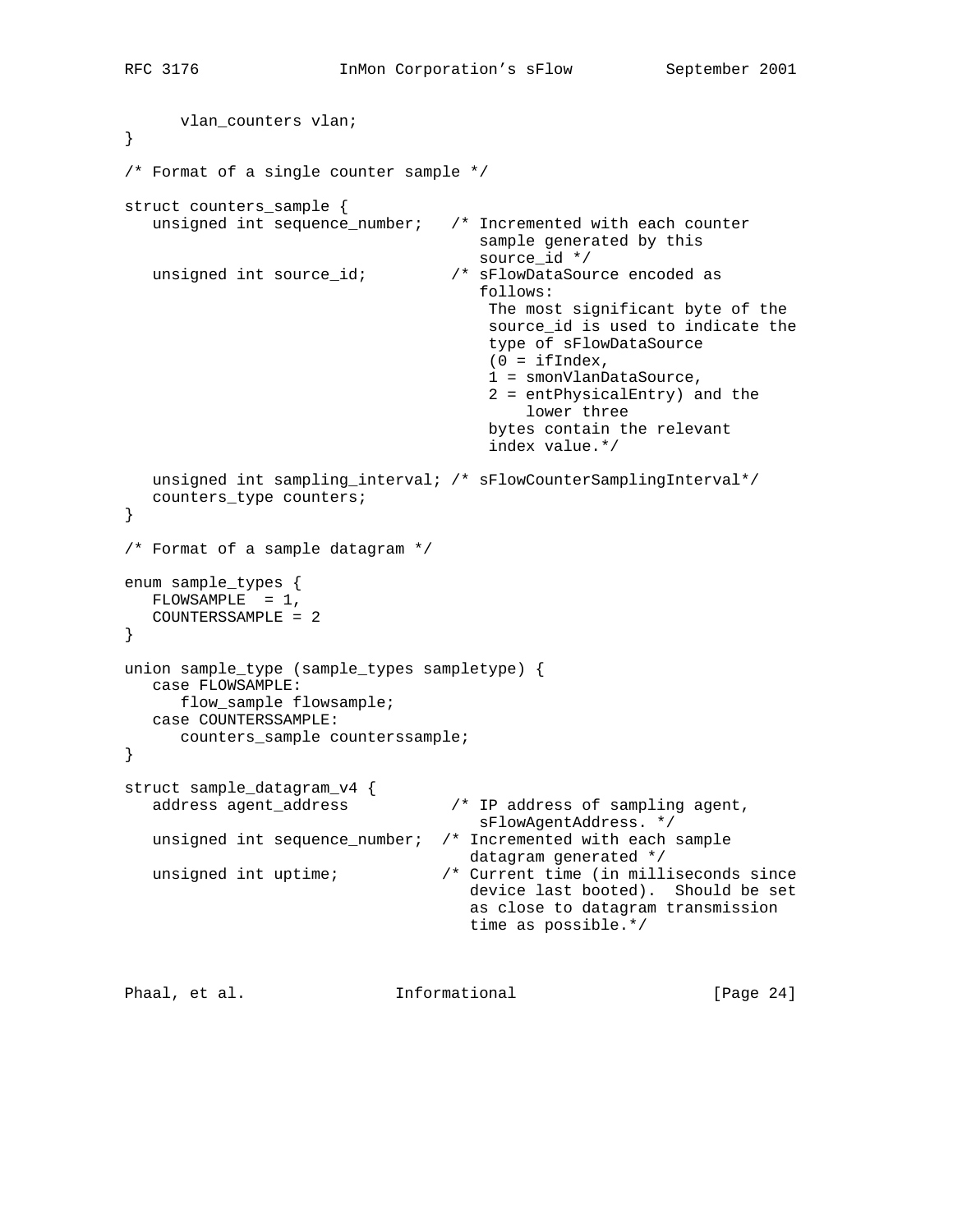```
sample_type samples<>; \overline{\phantom{a}} /* An array of flow, counter and delay
                                          samples */
}
enum datagram_version {
   VERSION4 = 4
}
union sample_datagram_type (datagram_version version) {
   case VERSION4:
```

```
 sample_datagram_v4 datagram;
```

```
struct sample_datagram {
   sample_datagram_type version;
}
```
 The sFlow Datagram specification makes use of definitions from a number of existing RFCs [22], [23], [24], [25], [26], [27] and [28].

5. Security Considerations

 Deploying a traffic monitoring system raises a number of security related issues. sFlow does not provide specific security mechanisms, relying instead on proper deployment and configuration to maintain an adequate level of security.

 While the deployment of traffic monitoring systems does create some risk, it also provides a powerful means of detecting and tracing unauthorized network activity.

 This section is intended to provide information that will help understand potential risks and configuration options for mitigating those risks.

5.1 Control

 The sFlow MIB is used to configure the generation of sFlow samples. The security of SNMP, with access control lists, is usually considered adequate in an enterprise setting. However, there are situations when these security measures are insufficient (for example a WAN router) and SNMP configuration control will be disabled.

 When SNMP is disabled, a command line interface is typically provided. The following arguments are required to configure sFlow sampling on an interface.

Phaal, et al. 10. Informational 1. [Page 25]

}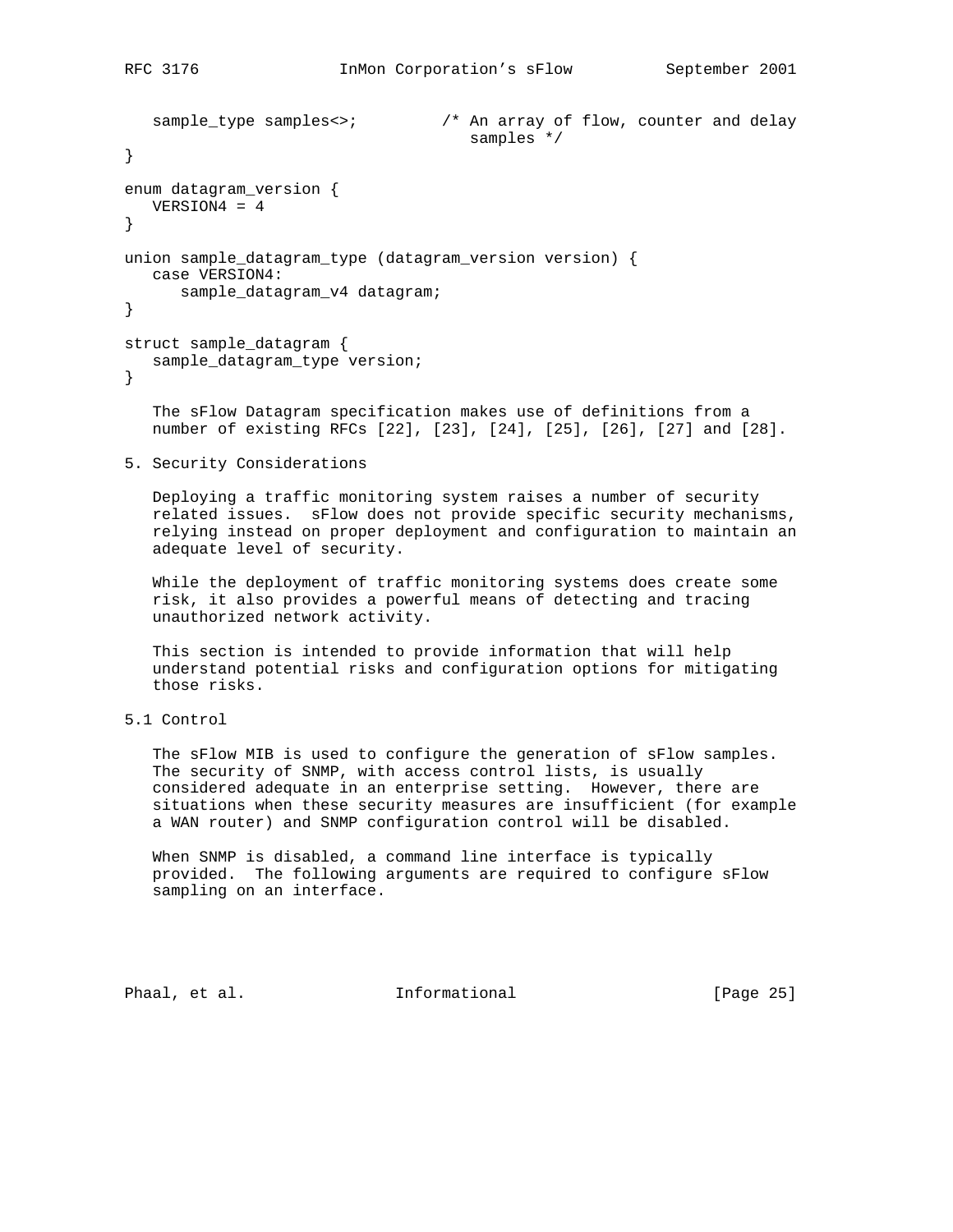| <source/>                     |
|-------------------------------|
| <rate></rate>                 |
| <interval></interval>         |
| <header size=""></header>     |
| <datagram size=""></datagram> |
| <address></address>           |
| <port></port>                 |
|                               |

#### 5.2 Transport

 Traffic information is sent unencrypted across the network from the sFlow Agent to the sFlow Analyzer and is thus vulnerable to eavesdropping. This risk can be limited by creating a secure measurement network and routing the sFlow Datagrams over this network. The choice of technology for creating the secure measurement network is deployment specific, but could include the use of VLANs or VPN tunnels.

 The sFlow Analyzer is vulnerable to attacks involving spoofed sFlow Datagrams. To limit this vulnerability the sFlow Analyzer should check sequence numbers and verify source addresses. If a secure measurement network has been constructed then only sFlow Datagrams received from that network should be processed.

5.3 Confidentiality

 Traffic information can reveal confidential information about individual network users. The degree of visibility of application level data can be controlled by limiting the number of header bytes captured by the sFlow agent. In addition, packet sampling makes it virtually impossible to capture sequences of packets from an individual transaction.

 The traffic patterns discernible by decoding the sFlow Datagrams in the sFlow Analyzer can reveal details of an individual's network related activities and due care should be taken to secure access to the sFlow Analyzer.

### 6. References

- [1] Sun Microsystems, Inc., "XDR: External Data Representation Standard", RFC 1014, June 1987.
- [2] Harrington, D., Presuhn, R., and B. Wijnen, "An Architecture for Describing SNMP Management Frameworks", RFC 2571, April 1999.

Phaal, et al. 10. Informational 1. [Page 26]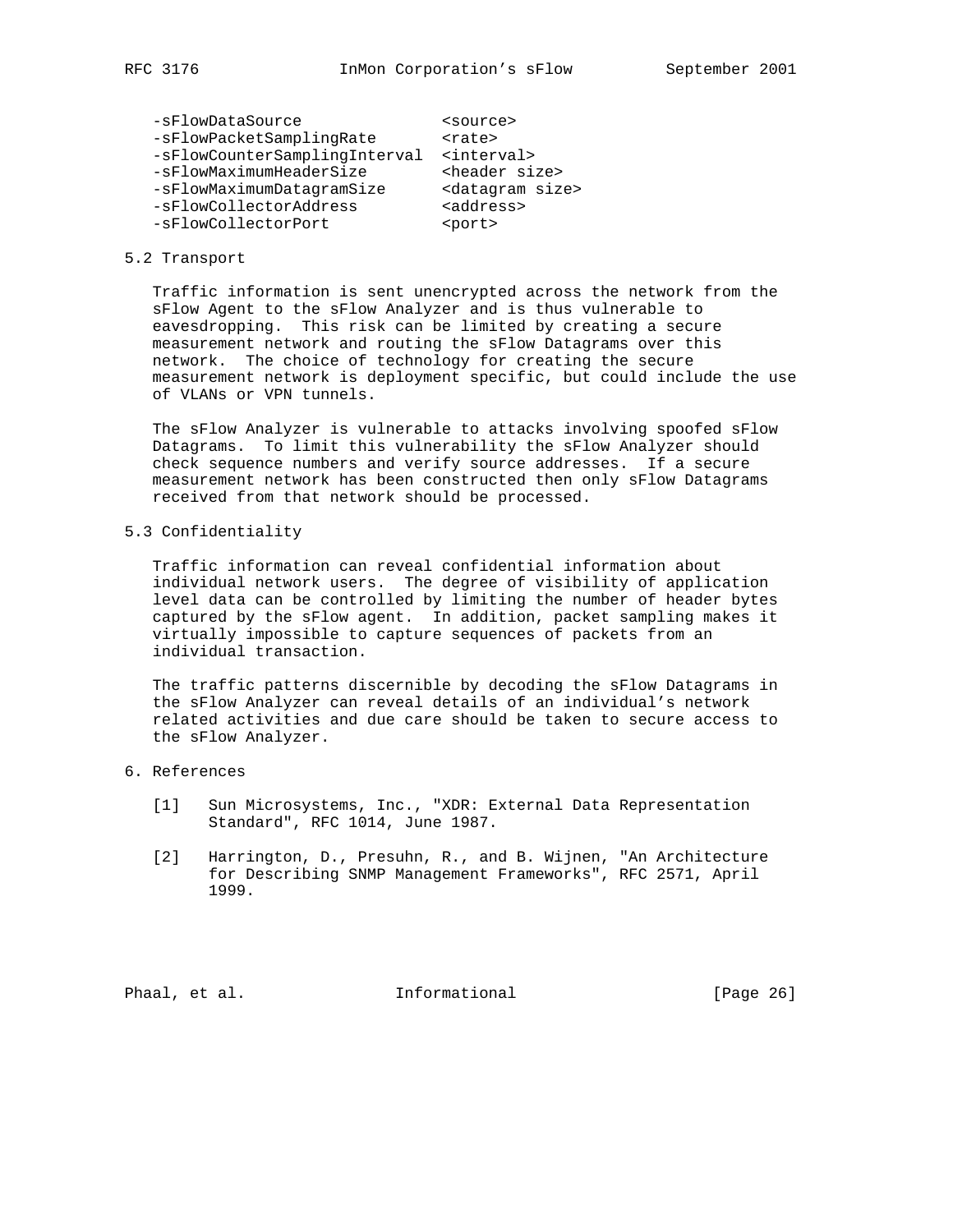- [3] Rose, M. and K. McCloghrie, "Structure and Identification of Management Information for TCP/IP-based Internets", STD 16, RFC 1155, May 1990.
- [4] Rose, M. and K. McCloghrie, "Concise MIB Definitions", STD 16, RFC 1212, March 1991.
- [5] Rose, M., "A Convention for Defining Traps for use with the SNMP", RFC 1215, March 1991.
- [6] McCloghrie, K., Perkins, D., Schoenwaelder, J., Case, J., Rose, M. and S. Waldbusser, "Structure of Management Information Version 2 (SMIv2)", STD 58, RFC 2578, April 1999.
- [7] McCloghrie, K., Perkins, D., Schoenwaelder, J., Case, J., Rose, M. and S. Waldbusser, "Textual Conventions for SMIv2", STD 58, RFC 2579, April 1999.
- [8] McCloghrie, K., Perkins, D., Schoenwaelder, J., Case, J., Rose, M. and S. Waldbusser, "Conformance Statements for SMIv2", STD 58, RFC 2580, April 1999.
- [9] Case, J., Fedor, M., Schoffstall, M. and J. Davin, "Simple Network Management Protocol", STD 15, RFC 1157, May 1990.
- [10] Case, J., McCloghrie, K., Rose, M. and S. Waldbusser, "Introduction to Community-based SNMPv2", RFC 1901, January 1996.
- [11] Case, J., McCloghrie, K., Rose, M. and S. Waldbusser, "Transport Mappings for Version 2 of the Simple Network Management Protocol (SNMPv2)", RFC 1906, January 1996.
- [12] Case, J., Harrington D., Presuhn R. and B. Wijnen, "Message Processing and Dispatching for the Simple Network Management Protocol (SNMP)", RFC 2572, April 1999.
- [13] Blumenthal, U. and B. Wijnen, "User-based Security Model (USM) for version 3 of the Simple Network Management Protocol (SNMPv3)", RFC 2574, April 1999.
- [14] Case, J., McCloghrie, K., Rose, M. and S. Waldbusser, "Protocol Operations for Version 2 of the Simple Network Management Protocol (SNMPv2)", RFC 1905, January 1996.
- [15] Levi, D., Meyer, P. and B. Stewart, "SNMPv3 Applications", RFC 2573, April 1999.

Phaal, et al. 10 Informational 10 [Page 27]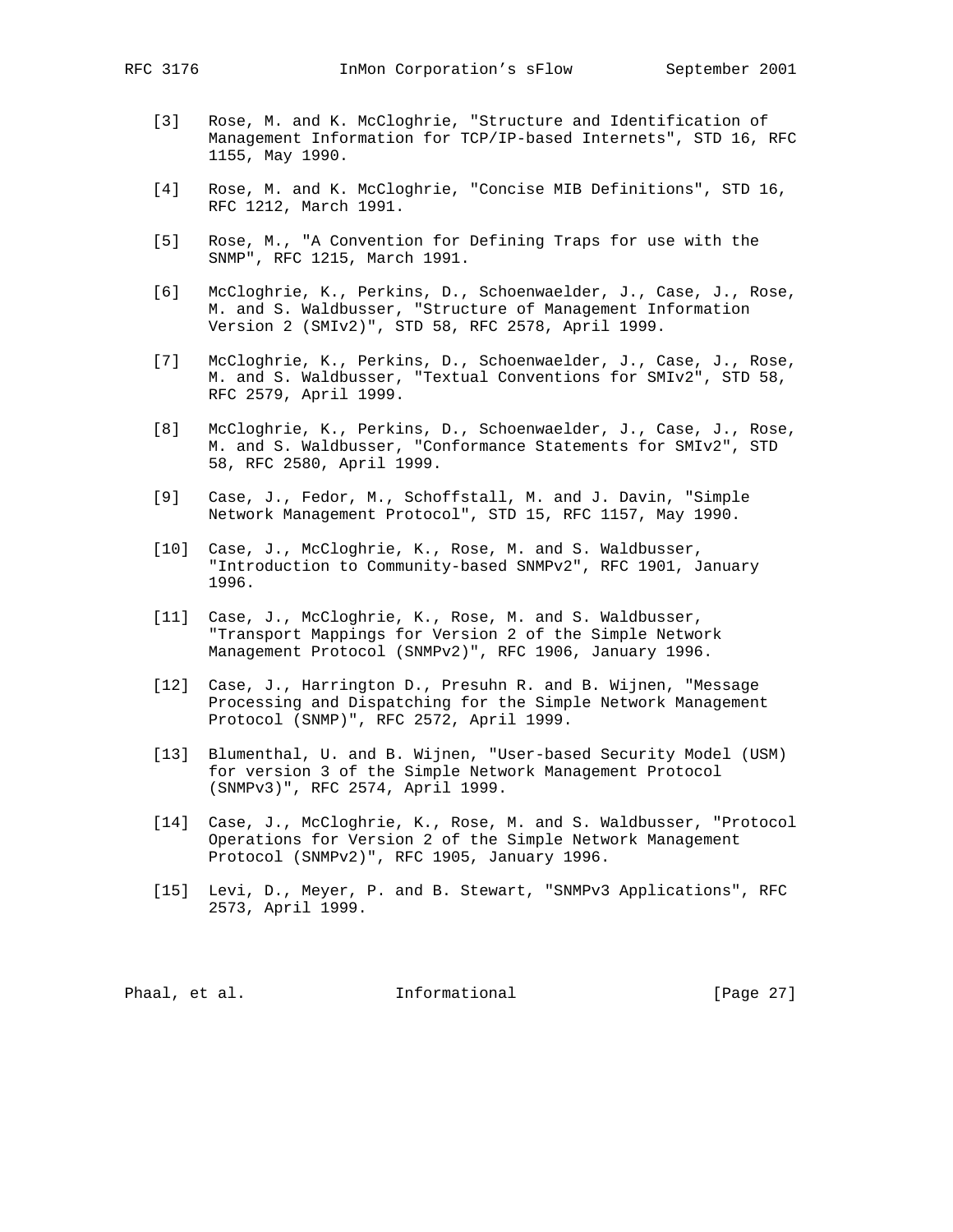- [16] Wijnen, B., Presuhn, R. and K. McCloghrie, "View-based Access Control Model (VACM) for the Simple Network Management Protocol (SNMP)", RFC 2575, April 1999.
- [17] Case, J., Mundy, R., Partain, D. and B. Stewart, "Introduction to Version 3 of the Internet-standard Network Management Framework", RFC 2570, April 1999.
- [18] Waldbusser, S., "Remote Network Monitoring Management Information Base", RFC 2819, May 2000.
- [19] Waterman, R., Lahaye, B., Romascanu, D. and S. Waldbusser, "Remote Network Monitoring MIB Extensions for Switched Networks Version 1.0", RFC 2613, June 1999.
- [20] Daniele, M., Haberman, B., Routhier, S. and J. Schoenwaelder, "Textual Conventions for Internet Network Addresses", RFC 2851, June 2000.
- [21] Brownlee, N., "Traffic Flow Measurement: Meter MIB", RFC 2720, October 1999.
- [22] Smith, A., Flick, J., de Graaf, K., Romanscanu, D., McMaster, D., McCloghrie, K. and S. Roberts, "Definition of Managed Objects for IEEE 802.3 Medium Attachment Units (MAUs)", RFC 2668, August 1999.
- [23] McCloghrie, K. and F. Kastenholz, "The Interfaces Group MIB using SMIv2", RFC 2233, November 1997.
- [24] Flick, J. and J. Johnson, "Definition of Managed Objects for the Ethernet-like Interface Types", RFC 2358, June 1998.
- [25] Case, J., "FDDI Management Information Base", RFC 1512, September 1993.
- [26] McCloghrie, K. and E. Decker, "IEEE 802.5 MIB using SMIv2", RFC 1748, December 1994.
- [27] Flick, J., "Definitions of Managed Objects for IEEE 802.12 Interfaces", RFC 2020, October 1996.
- [28] Willis, S., Burruss, J. and J. Chu, "Definitions of Managed Objects for the Fourth Version of the Border Gateway Protocol (BGP-4) using SMIv2", RFC 1657, July 1994.

Phaal, et al. 10. Informational 1. [Page 28]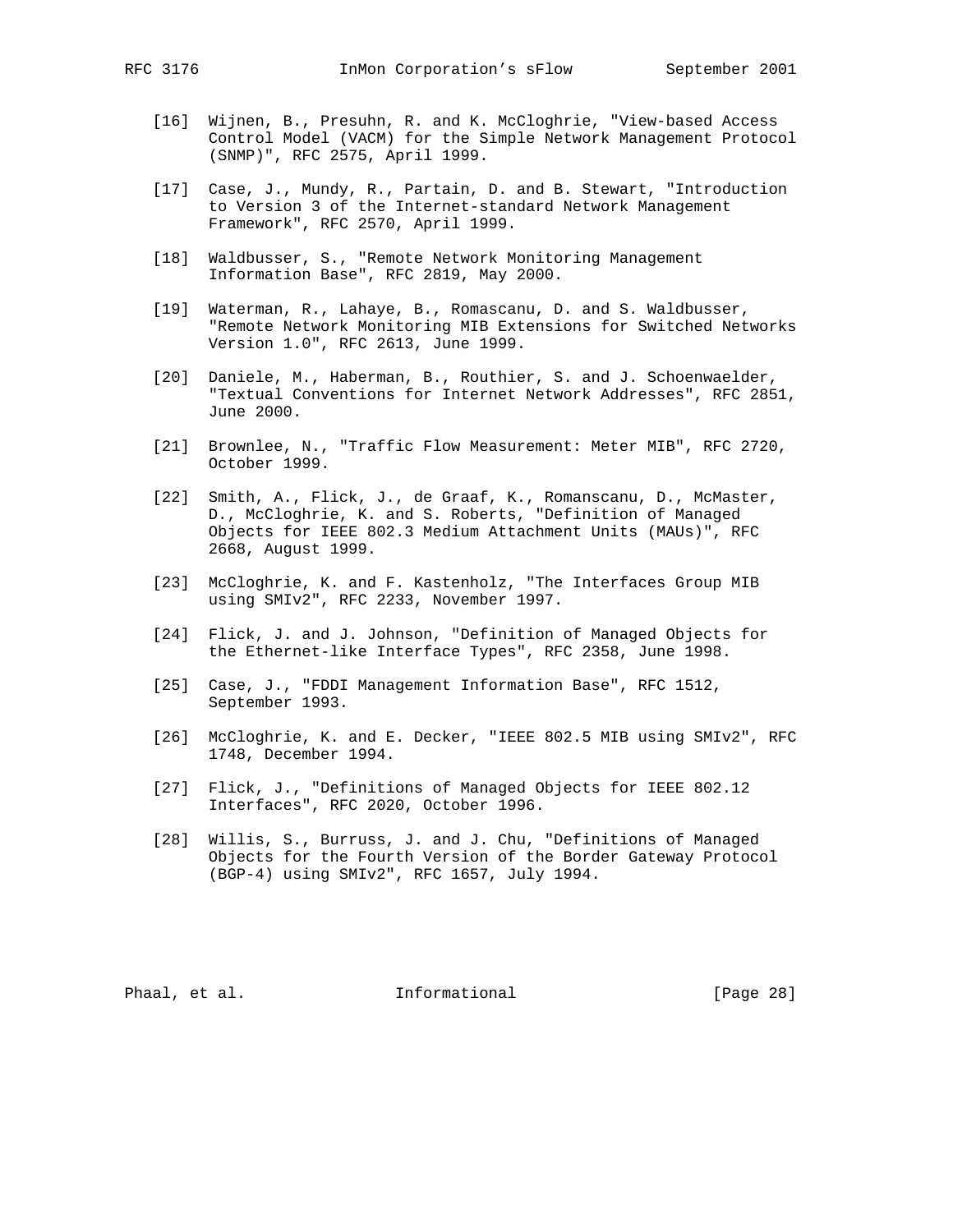# RFC 3176 InMon Corporation's sFlow September 2001

7. Authors' Addresses

 Peter Phaal InMon Corporation 1404 Irving Street San Francisco, CA 94122

 Phone: (415) 661-6343 EMail: peter\_phaal@INMON.COM

 Sonia Panchen InMon Corporation 1404 Irving Street San Francisco, CA 94122

 Phone: (415) 661-6343 EMail: sonia\_panchen@INMON.COM

 Neil McKee InMon Corporation 1404 Irving Street San Francisco, CA 94122

 Phone: (415) 661-6343 EMail: neil\_mckee@INMON.COM

Phaal, et al. 10. Informational 1. [Page 29]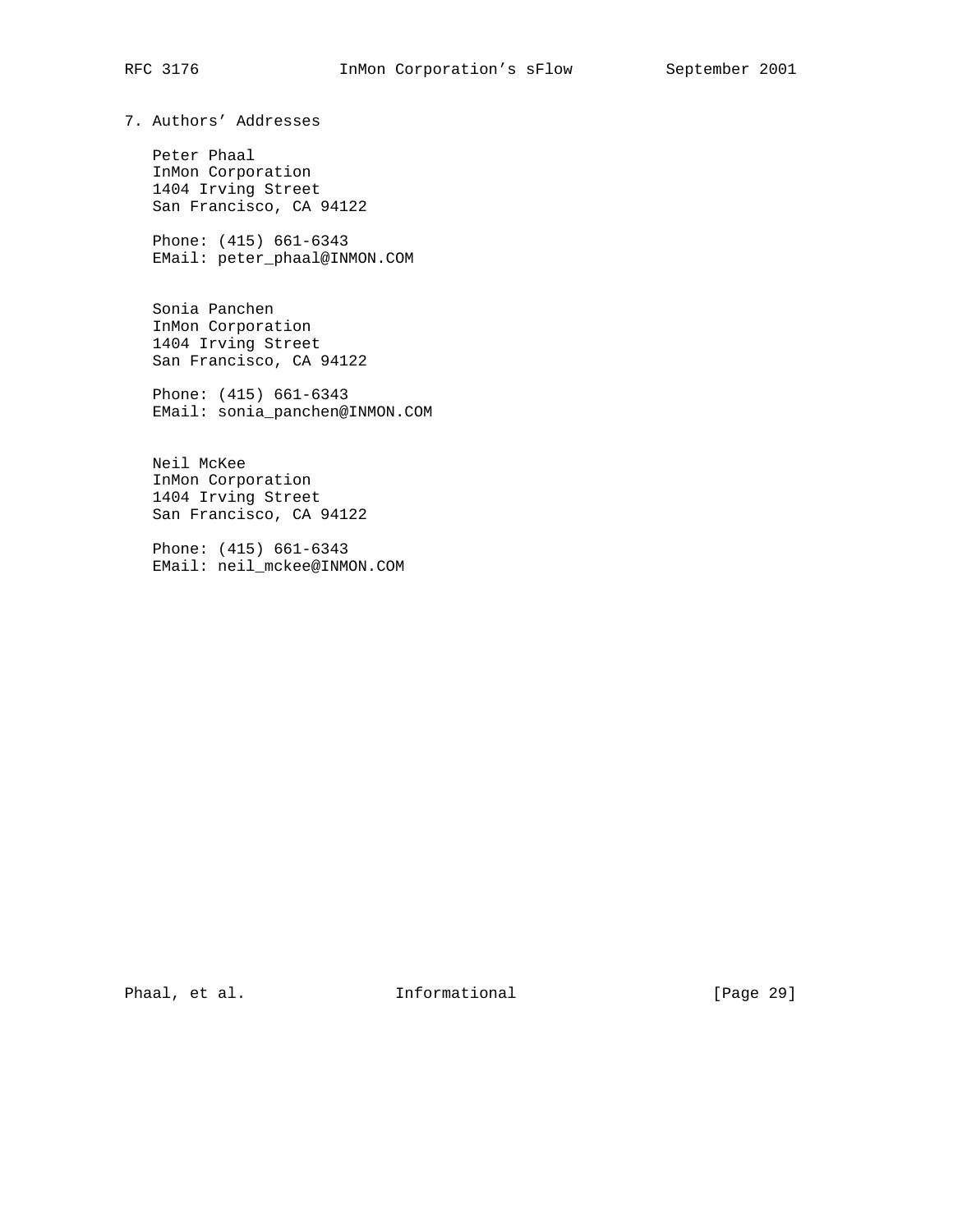### 8. Intellectual Property Statement

 The IETF takes no position regarding the validity or scope of any intellectual property or other rights that might be claimed to pertain to the implementation or use of the technology described in this document or the extent to which any license under such rights might or might not be available; neither does it represent that it has made any effort to identify any such rights. Information on the IETF's procedures with respect to rights in standards-track and standards-related documentation can be found in BCP-11. Copies of claims of rights made available for publication and any assurances of licenses to be made available, or the result of an attempt made to obtain a general license or permission for the use of such proprietary rights by implementors or users of this specification can be obtained from the IETF Secretariat.

 The IETF invites any interested party to bring to its attention any copyrights, patents or patent applications, or other proprietary rights which may cover technology that may be required to practice this standard. Please address the information to the IETF Executive Director.